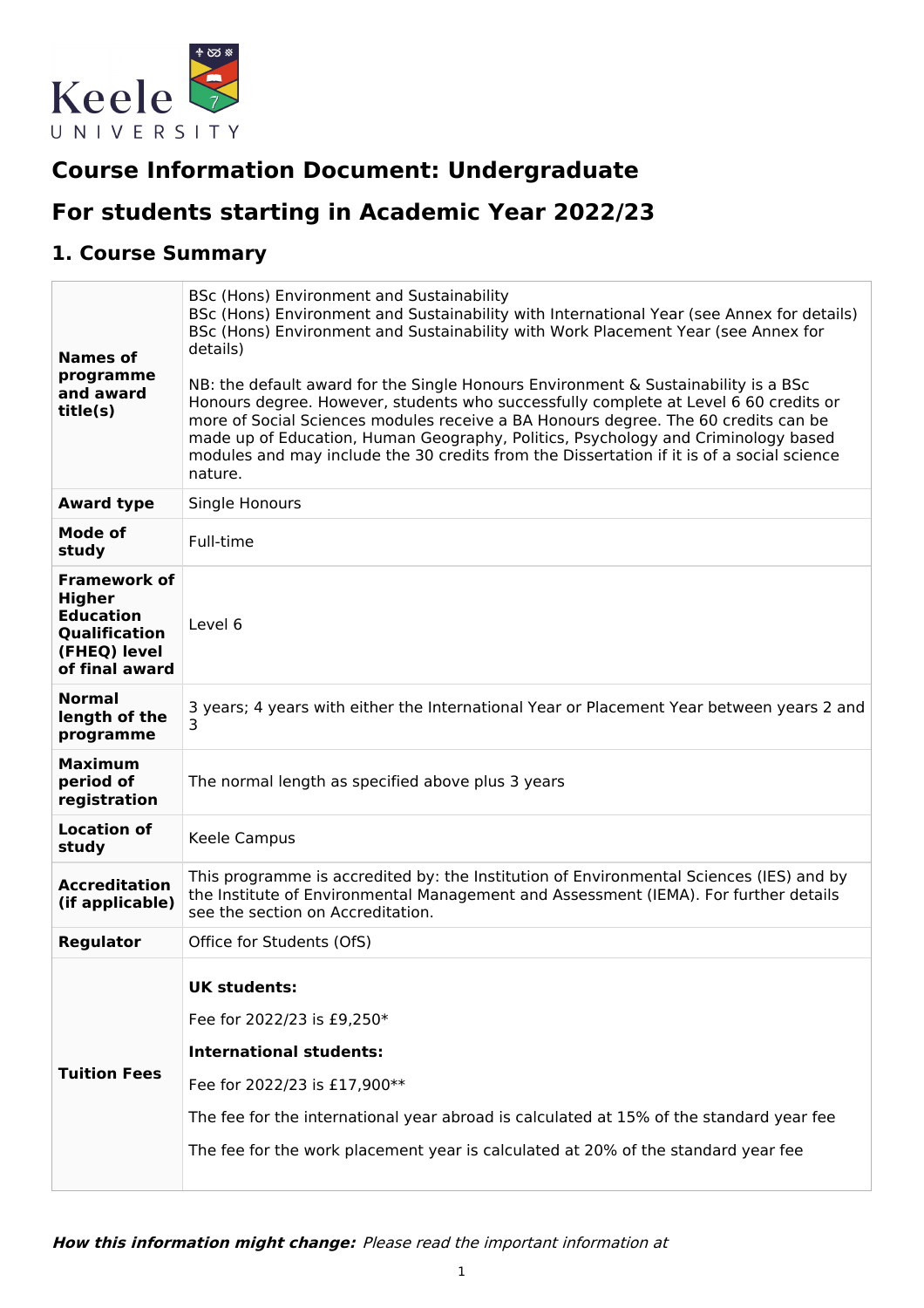<http://www.keele.ac.uk/student-agreement/>. This explains how and why we may need to make changes to the information provided in this document and to help you understand how we will communicate with you if this happens.

\* These fees are regulated by Government. We reserve the right to increase fees in subsequent years of study in response to changes in government policy and/or changes to the law. If permitted by such change in policy or law, we may increase your fees by an inflationary amount or such other measure as required by government policy or the law. Please refer to the accompanying Student Terms & Conditions. Further information on fees can be found

at <http://www.keele.ac.uk/studentfunding/tuitionfees/>

\*\* We reserve the right to increase fees in subsequent years of study by an inflationary amount. Please refer to the accompanying Student Terms & Conditions for full details. Further information on fees can be found at <http://www.keele.ac.uk/studentfunding/tuitionfees/>

## **2. What is a Single Honours programme?**

The Single Honours programme described in this document allows you to focus more or less exclusively on this subject. In keeping with Keele's commitment to breadth in the curriculum, the programme also gives you the opportunity to take some modules in other disciplines and in modern foreign languages as part of a 360 credit Honours degree. Thus it enables you to gain, and be able to demonstrate, a distinctive range of graduate attributes.

The Environment and Sustainability degree is highly interdisciplinary, drawing on teaching from three different Faculties within the University, integrating natural science perspectives of the environment with teaching on social science (e.g. politics) and health aspects of the environment. Hence this Single Honours programme is in keeping with Keele's tradition of a broad education.

The Environment and Sustainability programme may lead to either a BA or BSc award based on the nature of the modules and Dissertation carried out in the final year (Level 6). The Environment and Sustainability programme aims to create graduates who have an understanding of environmental and sustainability issues from both natural and social science perspectives. The programme is therefore designed so that Levels 4 and 5 students gain a background in both these areas, but are then able to specialise in either the social science or natural science aspects of environment and sustainability issues (or combine both natural and social sciences) in their final year.

## **3. Overview of the Programme**

The study of environmental and sustainability problems and solutions is a rapidly growing academic field as societies around the world face increasing environmental threats posed by climate change, loss of biodiversity, depletion of resources and pollution of water bodies and the atmosphere. In order to tackle contemporary environmental and sustainability problems effectively, it is essential to have people who are conversant with both the scientific aspects and the human causes and costs of these complex problems.

The Environment and Sustainability degree at Keele University aims to produce graduates who are able to cross the traditional natural science-social science divide, providing tremendous opportunities to work in a range of sectors. Graduates will have a broad and deep understanding of environmental problems and be conversant with strategies for moving towards sustainability in many different contexts.

The programme is taught across three different faculties and integrates over eleven different disciplines including geosciences, life sciences, chemical sciences, politics and international relations, management and health. The first year provides students with the background and training in tackling environment and sustainability issues using a number of different approaches and disciplinary backgrounds. The training becomes more specialist in the second year, covering more applied sustainability areas while also providing students with training in carrying out independent research.

The four-year Work Placement option provides students with the opportunity to undertake a sustainabilityfocussed work placement (minimum 30 weeks full time (1,050 hours), or equivalent) between the 2nd and 3rd year of their degree programme.

There is a lot of flexibility in the final year for students to study in depth the areas of environment and sustainability which are of most interest to them, through a combination of independent study and taught modules allowing students to specialise or to maintain a broad environment and sustainability portfolio and mould their degree to their interests and determine whether they graduate with a BSc or BA degree. This degree structure is designed to cater for those students with general interests in the environment and environmental and sustainability issues, and for those with clear environmental/sustainability career aspirations. Environment and Sustainability is a highly innovative degree programme, and a leader in its field in the United Kingdom and covers an incredibly exciting and relevant subject for today's society with ever- increasing employment prospects and career opportunities.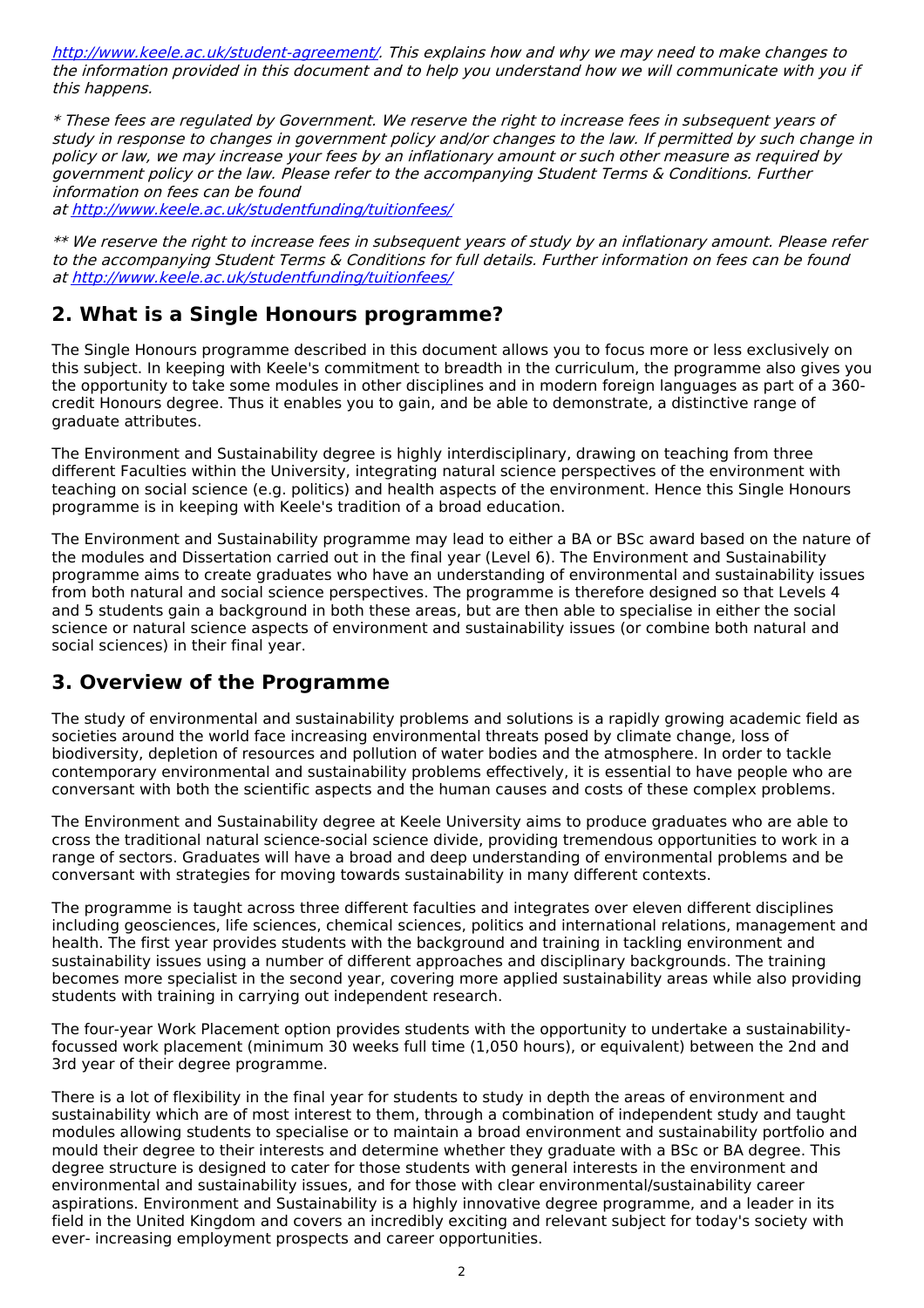## **4. Aims of the programme**

The broad aims of the programme are to enable you to:

- develop a sound understanding of different natural science and social science perspectives of environment and sustainability issues and how these can be applied to tackle the world's environmental and sustainability problems, and be able to apply these different perspectives to these problems.
- be able to integrate scientific knowledge, and an awareness of social, economic and ethical issues, to address the management of the environment and tackle environmental and problems such as climate change, water pollution, water resource scarcity and atmospheric pollution as well as wider sustainability issues.
- gain a wide-range of data collection and analysis skills, including the ability to carry out independent research relevant to the investigation of environmental and sustainability issues across the social and natural sciences.
- have developed to a high professional standard, generic employability skills in report writing and other written communication styles, information technology, numeracy, oral presentation, team work and independent work, problem solving and searching, and evaluating literature and related-resources.
- have gained experience of work in the environment and sustainability sector, including familiarisation with the professional working environment.

## **5. What you will learn**

The intended learning outcomes of the programme (what students should know, understand and be able to do at the end of the programme), can be described under the following headings:

- Subject knowledge and understanding
- Subject specific skills
- Key or transferable skills (including employability skills)

## **Subject knowledge and understanding**

The structure of the programme and the options available emphasise the interdisciplinary context of the programme, with core modules from different Schools covering natural and social sciences as well as health and management perspectives, and optional modules further developing some of these themes from a range of different disciplines including politics, international relations, education, psychology, life sciences, sociology, geography, geology, chemistry and environmental science. The intended learning outcomes listed below are categorised into different broad disciplinary approaches and based on the core modules within the programme

### **Interdisciplinary sustainability modules**

The interdisciplinary sustainability modules will allow successful students to:

- demonstrate knowledge and understanding of a range of core issues of sustainability and the concepts of environment and sustainability as seen by different disciplines
- demonstrate an awareness of how interdisciplinary approaches work together and/or in tension
- explain the environmental and social sustainability responsibilities of organisations
- explain the environmental and social impacts of different sectors and activities within organisations (e.g. energy, transport, waste)
- explain the processes by which organisations can audit, improve, and monitor environmental and social impacts within the workplace
- research the environmental and social impacts and their potential solutions, of an area of an organisation's operations
- describe the ways in which people interact with their environment and their approaches to dealing with environmental problems
- explain the complementary nature of physical science and social science approaches to tackling environmental issues
- account for the relationship between 'hard scientific facts' and the contested nature of their interpretation in the environmental context
- enhance their career knowledge
- research an environmental issue relating to a specific geographical area, utilising a wide range of different sources and synthesise and present this as an oral presentation
- apply theoretical knowledge and understanding of environment and sustainability issues to specific geographical and environmental contexts
- carry out an in depth, interdisciplinary sustainability analysis of a specific case, using well-defined tools, as part of team and in a timely fashion
- identify and explain the main models, methods and criteria for carrying out a sustainability analysis
- apply key theoretical concepts and ethical principles in the field of sustainability in order to analyse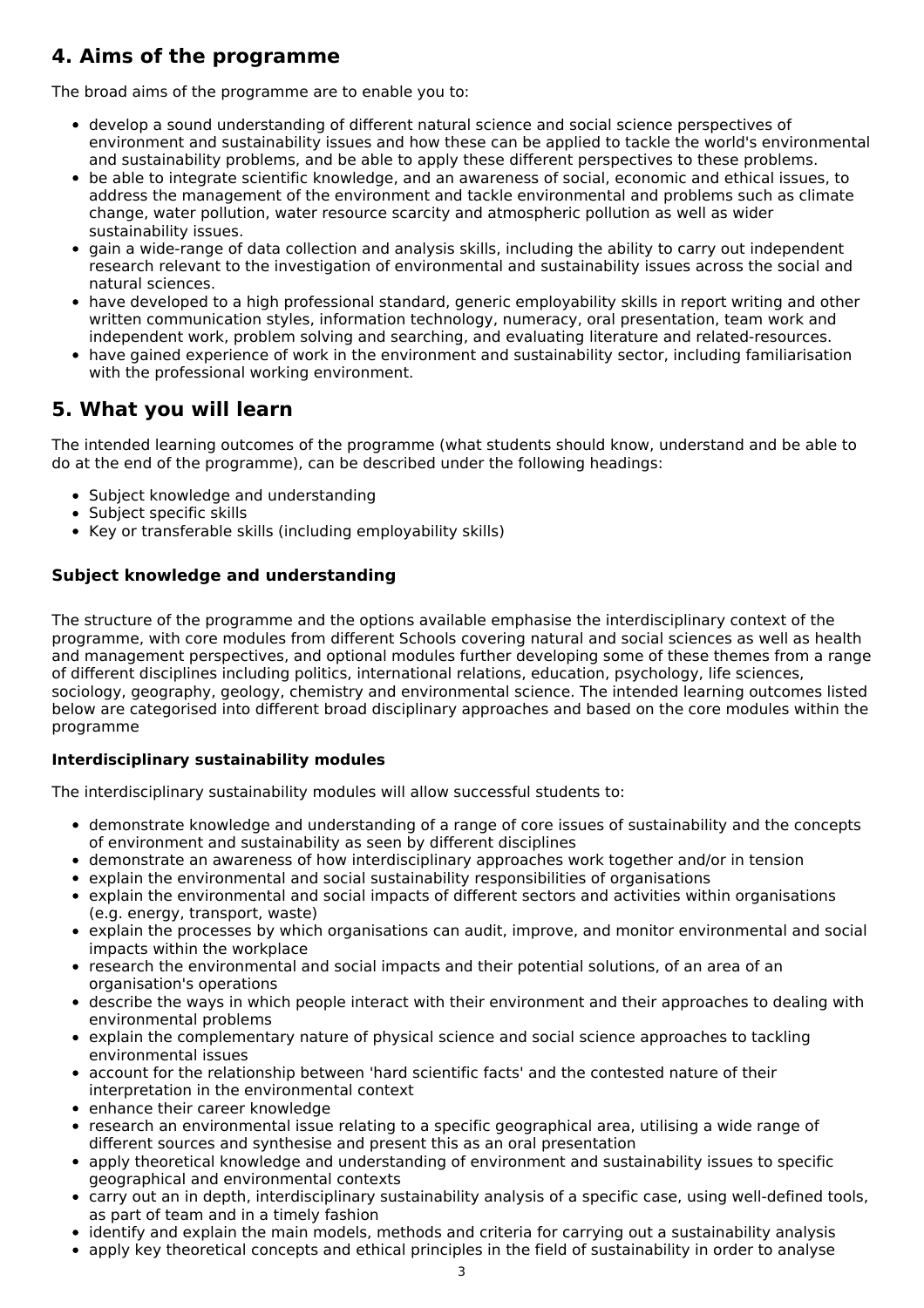critically a complex 'real life' case or problem

- review and summarise the research and technical literature of a particular clean technology
- develop a detailed critical appraisal in a report format of their chosen technology
- critically evaluate the potential of their chosen clean technology in society's progress towards a more sustainable future

### **Natural Sciences**

The natural science modules will allow successful students to:

- outline the ways in which ecological populations and communities function and interact
- perform calculations involving simple population dynamics models
- evaluate basic theories and concepts in ecology and conservation
- describe the ecology and environmental issues of a specified ecosystem
- describe the internal structure and composition of the Earth and its development since the formation of the Solar System
- demonstrate an understanding of the theory of plate tectonics, its manifestation on the Earth's current surface, and the consequences of its operation in the geological past
- recognise and describe minerals in hand specimen and thin section using a hand lens, petrological microscope and related techniques
- describe the three major subdivisions of rocks in terms of how they are formed and how their properties relate to environmental science issues
- use techniques for the acquisition, interpretation, analysis and visualisation of geoscience data (e.g. geological maps)
- interpret geological maps in order to understand the geological structure and stratigraphy of specific  $\bullet$ study areas, and be able to synthesise observations and interpretations within a geological report
- discuss a broad range of human impacts on the environment and their wider significance and possible solutions
- communicate effectively in written form about an environmental issue, including possible solutions and barriers to their adoption, in an interesting, engaging and informative way
- describe and explain, in scientific terms, the key causes of negative environmental impacts on air, water and soil quality

#### **Social Sciences**

The social science modules will allow successful students to:

- explain the emergence of 'the environment' as an object of social scientific study and political debate
- explain the development of, and debates about, the concepts of 'sustainable development' and 'sustainability'
- identify and critically discuss by applying relevant conceptual tools the social, political, economic, and cultural factors that have led to the problem of 'unsustainability'
- analyse the historical origins and the evolution of the concepts of corporate governance and social responsibility
- understand the use of relevant theoretical frameworks to analyse corporate governance and social responsibility issues
- systematically and critically evaluate corporate governance, social issues, and environmental issues
- critically assess the role of the accounting profession in encouraging development of corporate governance codes, examining their impacts on corporate performance
- critically assess the role of green policies and socially responsible investment in the development of  $\bullet$ accounting for corporate responsibility
- critically appraise the key issues of corporate governance and environmental accounting for business  $\bullet$ strategy
- demonstrate the complex way in which businesses governance relates to internal and external stakeholders, and to the natural environment
- use of tools, techniques and strategies for managing and supporting corporate governance and social responsibility in practice
- contribute to the future of corporate governance practice and social responsibility performance and reporting, to enhance the skills of reviewing and presenting scholarly work, and to develop skills of theorizing empirical observations
- distinguish between a range of perspectives on environmental issues and appreciate how environmental issues may be understood as political issues
- identify and explain the political dimensions of environmental issues, while understanding the particular historical, cultural and social contexts in which they arise
- identify and explain the range of strategies available for bringing about environmental-political change,  $\bullet$ including the policy process at different levels, corporate environmental responsibility, and social movement activism
- apply conceptual tools in order to analyse critically environmental problems and controversies
- interpret and distinguish between different theoretical and empirical approaches to the study of global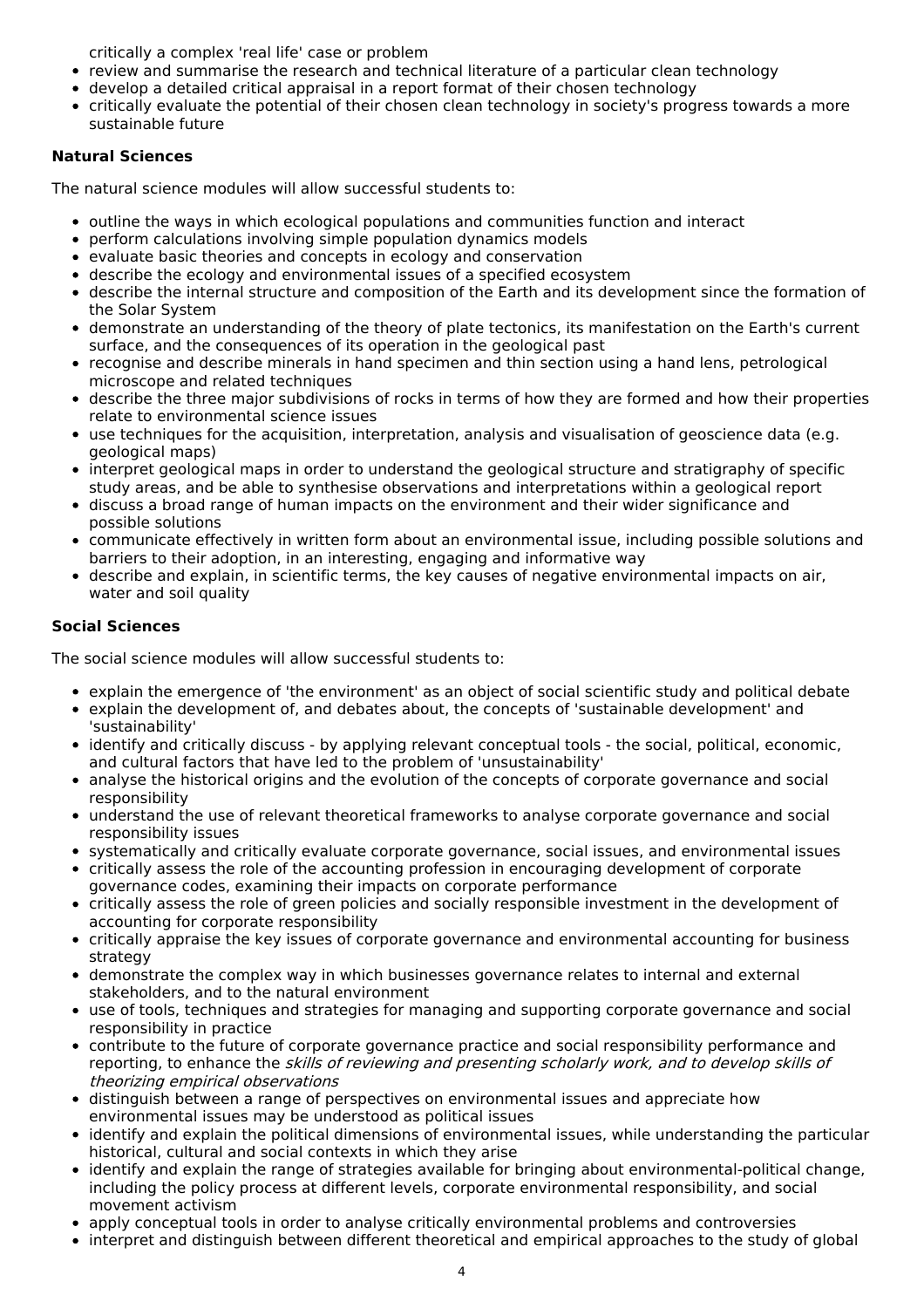and transboundary environmental problems

- analyse key problems in the international relations of the environment, integrating theoretical concepts and empirical material
- demonstrate knowledge, understanding and the ability to critically evaluate the effects differing environmental factors can have on human mental and physical health
- understand the effect the changing environment may have on human mental and physical health and to demonstrate knowledge and the ability to critically evaluate these changes

## **Subject specific skills**

Successful students will be able to:

- collect and record qualitative and quantitative information in the field pertinent to solving environmental problems
- plan, design and execute an independent piece of project work relevant to environment and sustainability, including acquisition and recording of data in the field, followed by the processing, interpretation and presentation of this data, and the production of a final report
- develop practical skills, including note-taking and representation of data in graph or table formats undertake exercises involving geological maps and cross-sections, and the ability to deduce a sequence of geological events from a geological map
- make safe and effective use of a range of field equipment commonly used by the environmental science profession and develop an understanding of the scope and limitations of such equipment
- undertake effective fieldwork with due regard for safety, risk assessment, rights of access, relevant health and safety regulations and sensitivity to the impact of investigations on the environment
- work safely in a scientific laboratory, with awareness of standard methods and procedures and with due regard for risk assessment and relevant health and safety regulations
- employ a variety of technical and laboratory-based methods for the collection and analysis of information relevant to the environment
- combine and interpret different types of living and non-living evidence relevant to the environment using quantitative and qualitative approaches
- appreciate the issues of sample selection, accuracy, precision and uncertainty during collection, recording and analysis of environmental data in the field and laboratory
- use powers of observation, analysis and imagination to make decisions in the light of uncertainty
- critically evaluate the different approaches to sustainability in an urban context and frame policy questions in relation to a variety of temporal and spatial scales
- apply theoretical tools in the analysis of environmental problems and controversies
- appreciate the dynamic nature of the discipline and understand the contribution of research to the development of knowledge
- apply appropriate methods and approaches to the assessment of a particular environmental problem or case
- understand the principles, theory and practice of risk assessment
- be able to conceptualise the interaction of human and physical systems and the operation of natural hazards at their interface
- identify a range of interdisciplinary strategies and methods for analysing and responding to environmental problems in order to promote sustainability
- demonstrate an awareness of how interdisciplinary approaches work together and/or in tension demonstrate familiarity with a range of ecological and geochemical laboratory and field techniques and collect, synthesize, evaluate and present environmental (geochemical, ecological, geological) data
- describe and apply appropriate techniques and methodologies within the context of environment and sustainability field data collection

### **Key or transferable skills (including employability skills)**

Successful students will be able to:

- recognise and use subject-specific theories, concepts and principles to make reasoned decisions and solve problems
- analyse, synthesise and summarise data and information critically, including undertaking prior research
- collect and integrate several lines of evidence to formulate and test hypotheses, and make critical judgements
- apply knowledge and understanding to address familiar and unfamiliar problems
- assess the merits of contrasting theories, explanations and policies
- recognise the moral and ethical issues of investigations and appreciate the need for professional codes of conduct
- develop an adaptable and flexible approach to study and work
- identify and work towards targets for personal, academic and career development
- take responsibility for their own learning and develop a habit of reflection upon that learning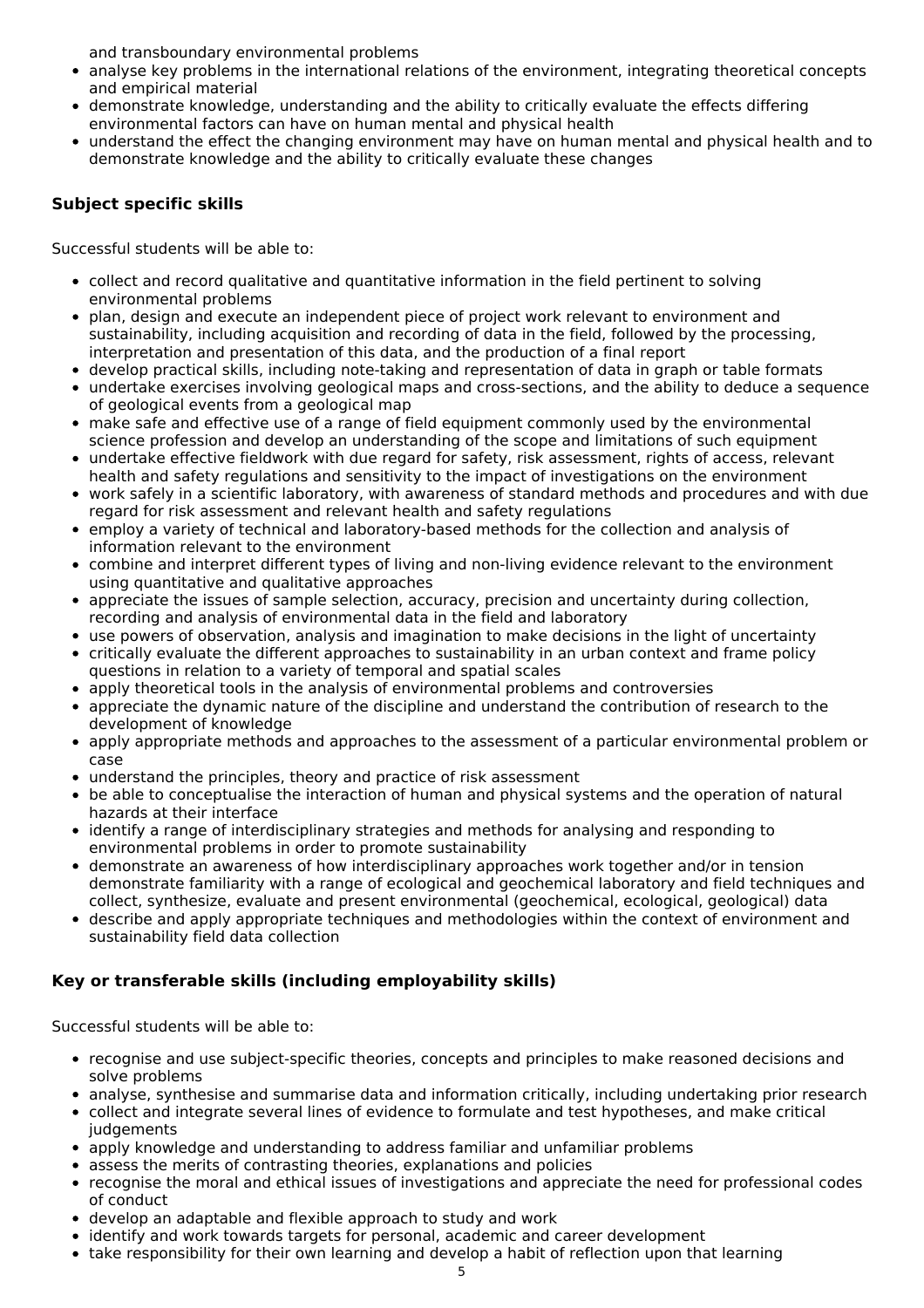- employ good presentation skills
- undertake research work independently
- employ self-directed modes of learning
- practically apply academic research
- analyse, evaluate and report published research
- develop collaborative and leadership skills through working as a member of a team to prepare a team oral presentation, and through participation in tutorial discussions
- use good oral and written communication skills
- identify and formulate effective arguments
- develop and sustain effective approaches to learning and study, including time management, flexibility,  $\bullet$ creativity and intellectual integrity
- communicate effectively to a variety of audiences in written, verbal and graphical forms
- work with numerical data using appropriate qualitative and quantitative techniques, as well as computer software packages
- work effectively with a variety of types of information technology to analyse and present information and data, as well as solve numerical problems
- demonstrate competence in spatial awareness and observation
- conduct field and laboratory studies
- reference work in an appropriate manner
- work with information handling and retrieval systems using data from a wide range of sources
- work effectively both as an individual and as part of a group or team, recognising and respecting the viewpoints of others
- sustain motivation to work towards a goal over an extended period of time
- evaluate their own employability skills (via a SWOT Analysis) and develop their own intended learning  $\bullet$ outcomes (ILOs)
- develop, through practice in the work place, the work-related skills identified through their SWOT analysis and ILOs
- apply academic theory learnt as part of the taught degree to real situations in the work place
- $\bullet$ critically evaluate their learning from the work placement
- $\bullet$ explain how the professional environmental sector operates and what skills are needed to develop their career
- gather and synthesize information and use this information to discuss, in written form, a variety of environmental issues
- communicate ideas and arguments effectively in a range of written and oral formats including the use of standard academic requirements such as referencing
- work with team members to identify, distribute and undertake tasks necessary to complete a project
- reflect on and evaluate his/her own learning experience in order to improve the learning experience in future stages of the programme
- communicate professionally in video format the conclusions and recommendations for future improvements from research into an aspect of the sustainability operations of the University
- reflect on their own learning and the links between course material and their own lives
- design a piece of research achievable as a third year dissertation project and applicable to the field of environment and sustainability, showing an ability to synthesize the research literature, select appropriate techniques for data collection and analysis, and understand ethics and risk assessment
- present their research in an engaging poster format and discuss their research with their peers
- effectively and fluently communicate complex arguments supported by appropriate evidence in oral form
- recognise responsibilities as a local, national and international citizen

### **Keele Graduate attributes**

Engagement with this programme will enable you to develop your intellectual, personal and professional capabilities. At Keele, we call these our ten Graduate Attributes and they include independent thinking, synthesizing information, creative problem solving, communicating clearly, and appreciating the social, environmental and global implications of your studies and activities. Our educational programme and learning environment is designed to help you to become a well-rounded graduate who is capable of making a positive and valued contribution in a complex and rapidly changing world, whichever spheres of life you engage in after your studies are completed.

Further information about the Keele Graduate Attributes can be found here: <http://www.keele.ac.uk/journey/>

## **6. How is the programme taught?**

Learning and teaching methods used on the programme vary according to the subject matter and level of the module. They include the following:

- Lectures
- Tutorials, seminars and workshops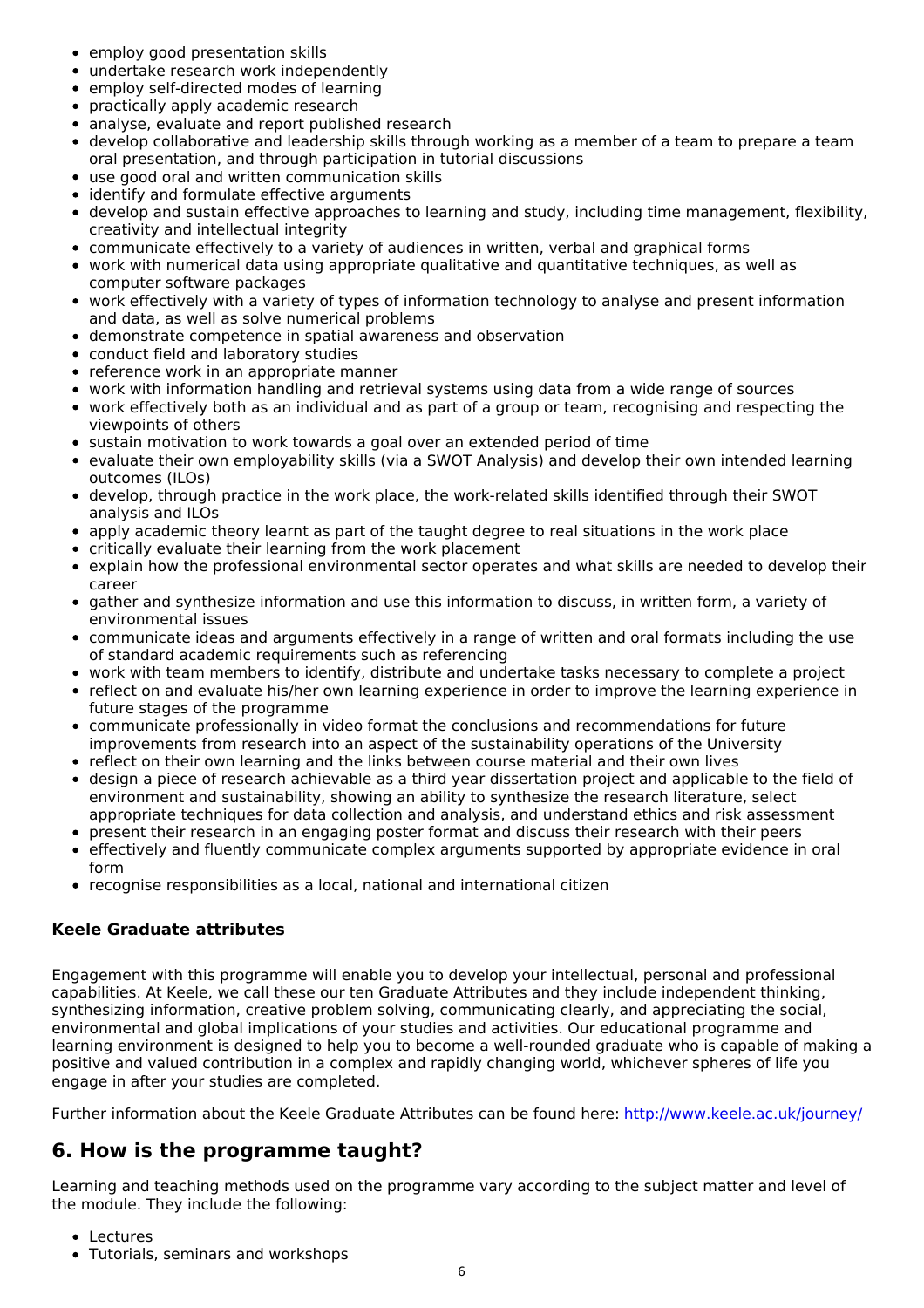- Practical classes
- Field courses
- Work placements
- Individual progress interviews, including profiling/ personal development planning (PDP)
- Directed reading
- Group presentations and linked discussion

Apart from these formal activities, students are also provided with regular opportunities to talk through particular areas of difficulty, and any special learning needs they may have, with their Personal Tutors or module lecturers on a one-to-one basis.

These learning and teaching methods enable students to achieve the learning outcomes of the programme in a variety of ways.

## **7. Teaching Staff**

As Environment and Sustainability is such an interdisciplinary subject, the current staff that deliver the Environment and Sustainability Programme come from a range of different Faculties and Schools including the School of Geography, Geology and the Environment, the School of Life Sciences, the School of Social, Political and Global Studies, the School of Allied Health Professions, and the Keele Business School. The teaching and research profiles of the staff that currently deliver and support the Environment and Sustainability programme can be found on the different School websites.

There is a strong emphasis on enhancing the student learning experience within the School of Geography, Geology and the Environment, which has developed a national reputation for its learning and teaching activities. The Environmental programmes at Keele have received several Keele Teaching Innovation Awards and course developments within the Environment and Sustainability programme have received external funding and recognition from the Higher Education Academy Geography, Earth and Environmental Sciences subject centre, the HEA Education for Sustainable Development project and the Higher Education Funding Council for England. In recent years, several University and National awards for Excellence in Learning and Teaching have been awarded to staff within the Environment and Sustainability teaching team. Staff actively participate in teaching and learning activities, many staff hold a Postgraduate Certificate qualification in Learning and Teaching in Higher Education and are Fellows of the Higher Education Academy (the professional body for teaching and learning in higher education), and several staff members are actively involved with pedagogic research that seeks to identify ways in which the student learning experience within environmental programmes can be enhanced. The Environment and Sustainability programme has also been shortlisted within the 'Courses' category in the high profile 'Green Gown' awards.

The University will attempt to minimise changes to our core teaching teams, however, delivery of the programme depends on having a sufficient number of staff with the relevant expertise to ensure that the programme is taught to the appropriate academic standard.

Staff turnover, for example where key members of staff leave, fall ill or go on research leave, may result in changes to the programme's content. The University will endeavour to ensure that any impact on students is limited if such changes occur.

## **8. What is the structure of the Programme?**

The academic year runs from September to June and is divided into two semesters. The number of weeks of teaching will vary from programme to programme, but you can generally expect to attend scheduled teaching sessions between the end of September and mid-December, and from mid-January to the end of April. Our degree courses are organised into modules. Each module is usually a self-contained unit of study and each is usually assessed separately with the award of credits on the basis of 1 credit  $= 10$  hours of student effort. An outline of the structure of the programme is provided in the tables below.

There are three types of module delivered as part of your programme. They are:

- Compulsory modules a module that you are required to study on this course;
- Optional modules these allow you some limited choice of what to study from a list of modules;
- Elective modules (Global Challenge Pathways at Level 4) a choice of modules from different subject areas within the University that count towards the overall credit requirement but not the number of subject-related credits.

A summary of the credit requirements per year is as follows, with a minimum of 90 subject credits (compulsory plus optional) required for each year.

For further information on the content of modules currently offered please visit: <https://www.keele.ac.uk/recordsandexams/modulecatalogue/>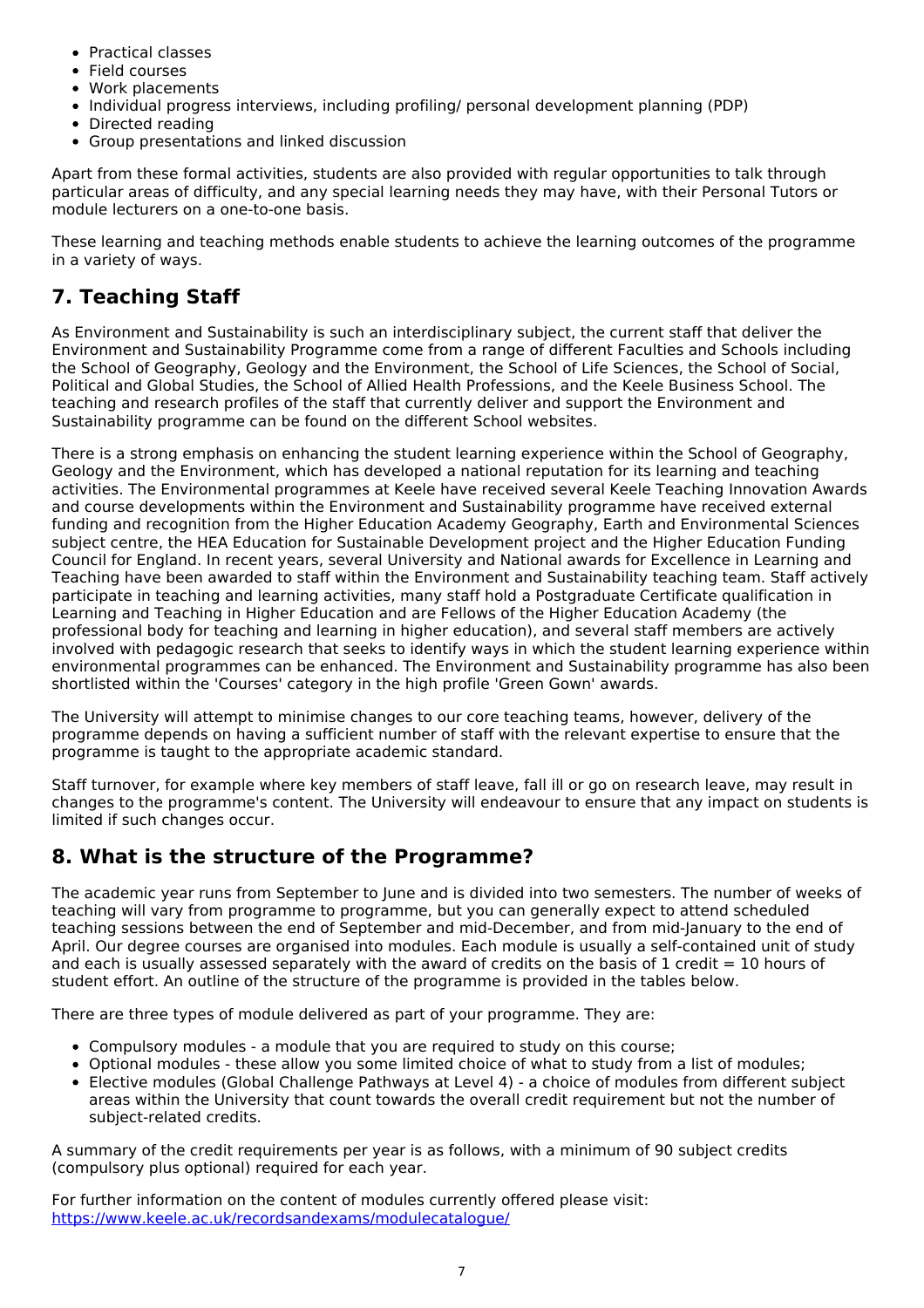| Year    | <b>Compulsory</b> | <b>Optional</b> |     | <b>Electives</b> |     |
|---------|-------------------|-----------------|-----|------------------|-----|
|         |                   | Min             | Max | Min              | Max |
| Level 4 | 75                | 30              | 45  |                  | 15  |
| Level 5 | 75                | 30              | 45  | 0                | 15  |
| Level 6 | 60                | 45              | 60  |                  | 15  |

## **Module Lists**

### **Level 4**

| <b>Compulsory modules</b>                              | <b>Module Code</b> | <b>Credits</b> | <b>Period</b> |
|--------------------------------------------------------|--------------------|----------------|---------------|
| Why Politics Matters                                   | PIR-10038          | 15             | Semester 1    |
| Studying the Environment                               | ESC-10061          | 15             | Semester 1-2  |
| Academic, Professional and Fieldwork<br><b>Skills</b>  | ESC-10068          | 15             | Semester 1-2  |
| Greening Business: Employability and<br>Sustainability | ESC-10043          | 15             | Semester 2    |
| Climate Change: The Scientific and<br>Societal Context | ESC-10066          | 15             | Semester 2    |

| <b>Optional modules</b>                                       | <b>Module Code</b> | <b>Credits</b> | <b>Period</b> |
|---------------------------------------------------------------|--------------------|----------------|---------------|
| Introductory Environmental Chemistry                          | CHE-10044          | 15             | Semester 1    |
| Fundamentals of Physical Geography                            | ESC-10039          | 15             | Semester 1    |
| Introductory Geology for the<br><b>Environmental Sciences</b> | ESC-10045          | 15             | Semester 1    |
| Nature, Conservation & Society                                | GEG-10015          | 15             | Semester 1    |
| Science & Society                                             | NAT-10001          | 15             | Semester 1-2  |
| People and the Environment                                    | ESC-10041          | 15             | Semester 2    |
| Ecology and Plant Biology                                     | LSC-10083          | 30             | Semester 2    |

### **Level 4 Module Rules**

Environment & Sustainability students must take a minimum of 15 credits option modules in semester 1 for semester credit balance (these are set as an option group)

#### **Compulsory field courses at Level 4**

Please note: field course provision may change depending on factors such as staff availability, staff changes, staff expertise, costs,

student numbers, and other factors outside of our control (earthquakes, volcanic eruptions, disease outbreaks etc.). Locations of 'local area' field days change on a year by year basis.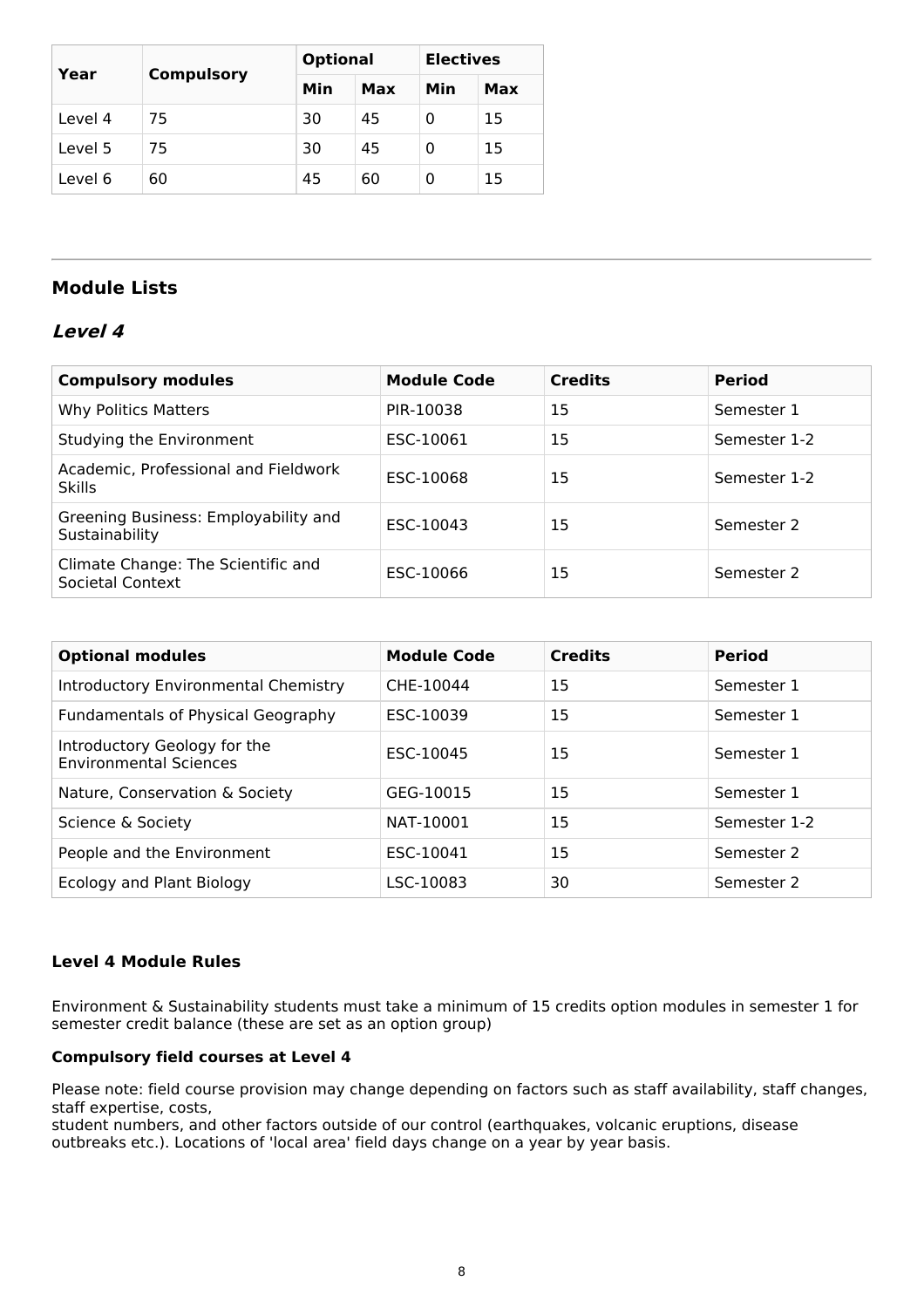| Module                                                             | <b>Typical</b><br>period          | <b>Field course details</b>                                                                                                          |
|--------------------------------------------------------------------|-----------------------------------|--------------------------------------------------------------------------------------------------------------------------------------|
| ESC-10068 Academic,<br>Professional and Fieldwork<br><b>Skills</b> | Semester 2.<br>Easter<br>vacation | Typically includes a residential field trip of 4-6 days in which<br>students apply field approaches appropriate to their discipline. |

### **Global Challenge Pathways (GCPs) - Level 4 (year 1) students only**

Students at Level 4 in 2022/23 have the option of taking a Global Challenge Pathway, which includes one 15 credit module in each year of the degree. Global Challenge Pathways offer students the chance to fulfil an exciting, engaging route of interdisciplinary study. Choosing a pathway, students will be presented with a global issue or 'challenge' which directly relates to societal issues, needs and debates. They will be invited to take part in academic and external facing projects which address these issues, within an interdisciplinary community of students and staff. Students completing a Global Challenge Pathway will receive recognition on their degree certificate.

| <b>Digital</b><br><b>Futures</b>                    | The Digital Futures pathway offers you the opportunity to become an active contributor to<br>current debates, cutting-edge research, and projects with external partners, addressing<br>both the exciting potential and the challenges of disruptive digital transformation across<br>all spheres of life.<br>Part of a diverse and interdisciplinary pathway community, you will engage in exciting,<br>impactful collaborative project work in innovative formats. Engaged in real-world<br>scenarios, you will use digital technology and creativity to promote inclusive, empowering,<br>and sustainable change at local and global levels.<br>Module: A digital life: challenges and opportunities (GCP-10005)                                                               |
|-----------------------------------------------------|-----------------------------------------------------------------------------------------------------------------------------------------------------------------------------------------------------------------------------------------------------------------------------------------------------------------------------------------------------------------------------------------------------------------------------------------------------------------------------------------------------------------------------------------------------------------------------------------------------------------------------------------------------------------------------------------------------------------------------------------------------------------------------------|
| <b>Climate</b><br>Change &<br><b>Sustainability</b> | Through the Climate Change & Sustainability pathway you will develop the skills,<br>understanding and drive to become agents of change to tackle climate change and wider<br>sustainability challenges.<br>You will work with international partners to explore climate change and sustainability in<br>different international contexts; lead your own projects to drive real change in your<br>communities; and be part of educating others to help achieve a more sustainable future.<br>Module: Climate Change & Sustainable Futures: Global Perspectives (GCP-<br>10009)                                                                                                                                                                                                     |
| <b>Social Justice</b>                               | Students on this pathway will embark on a reflective journey drawing upon decolonising,<br>feminist, and ethical perspectives on social justice, forging transformative outputs as<br>agents of change.<br>You will enter a dialogue with local, national, and international partners from Universities,<br>NGOs, International Human Rights Committees. You will engage with key societal<br>challenges, for example Covid 19 as a social crisis with impact on gender and racial<br>identities. The pathway will allow you to monitor and critically evaluate policies and<br>human rights treaties, and produce and disseminate digitally fluent, international and<br>sustainable project findings.<br>Module: Reflections on Social Injustices, Past and Present (GCP-10003) |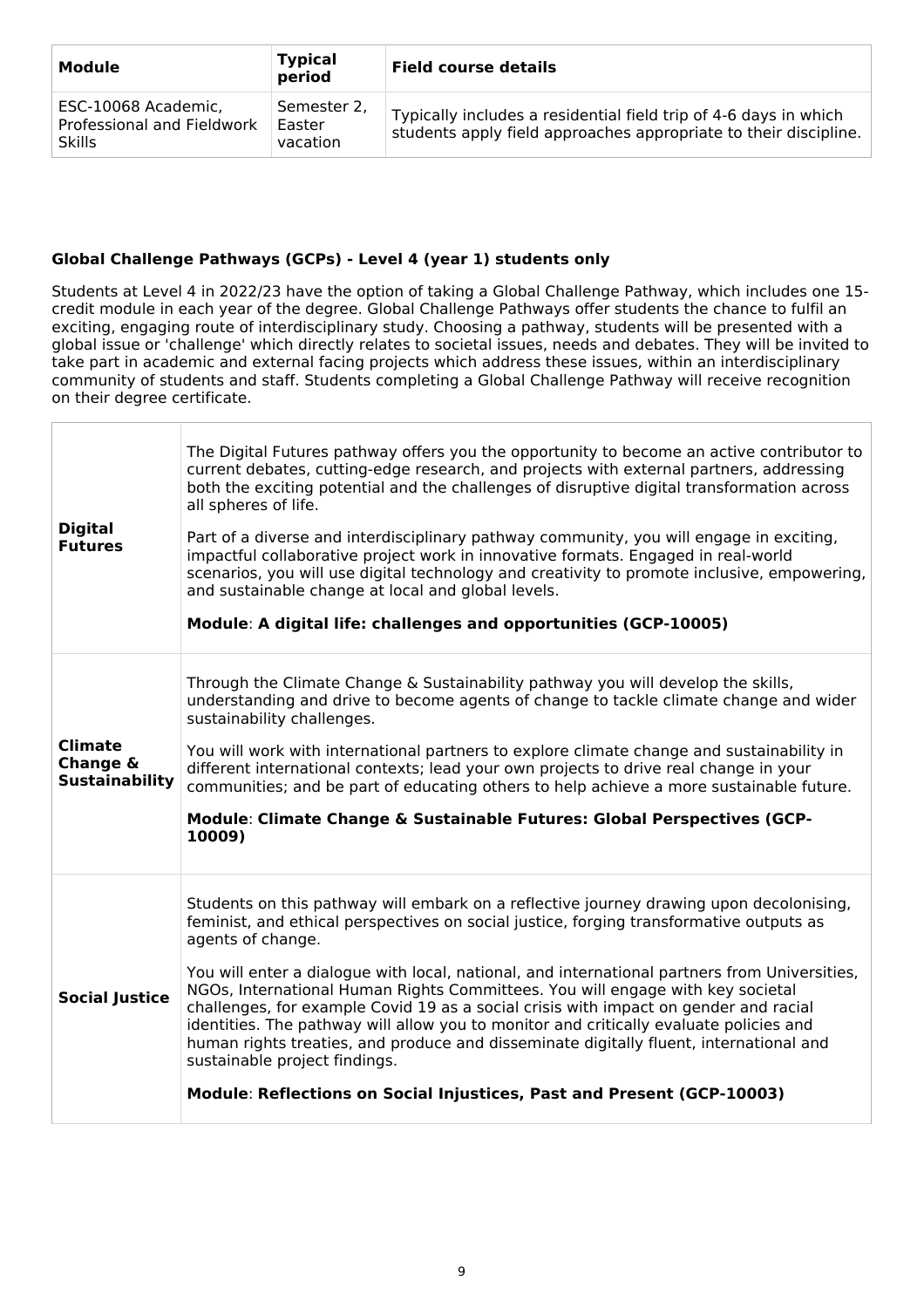| <b>Enterprise &amp;</b><br>the Future of<br>Work        | If we are to achieve the promise of Sustainable Development Goals, solve the climate<br>crisis and take advantage of the changes that the digital revolution provide, we need to<br>understand the power of enterprise and prepare for future contexts of work, creativity and<br>disruption.<br>Supporting you to be part of future-facing solutions, this pathway will give you the ability<br>to make judgements on the utilisation of resources, labour and capital. It will support you<br>in developing creative, original thinking, allowing you to collaborate on projects that<br>persuade and effect change, setting you up to thrive in future environments of work and<br>innovation.<br>Module: Enterprise and the Future of Work 1 (GCP-10007)                                                                                                                                                                                                                                                                                                                                                   |
|---------------------------------------------------------|----------------------------------------------------------------------------------------------------------------------------------------------------------------------------------------------------------------------------------------------------------------------------------------------------------------------------------------------------------------------------------------------------------------------------------------------------------------------------------------------------------------------------------------------------------------------------------------------------------------------------------------------------------------------------------------------------------------------------------------------------------------------------------------------------------------------------------------------------------------------------------------------------------------------------------------------------------------------------------------------------------------------------------------------------------------------------------------------------------------|
| Global Health<br><b>Challenges</b>                      | By taking the global health challenge pathway you will develop solutions to improve the<br>health and quality of life for particular people and communities, engaging with these<br>groups to co-design interventions.<br>This pathway will provide you with skills that go beyond a focus on health and will allow<br>you to develop your ability to work in a team and lead change in society. The knowledge,<br>skills and work experience will complement your core degree and enhance your career<br>opportunities and graduate aspirations.<br>Module: Key concepts and challenges in global health (GCP-10001)                                                                                                                                                                                                                                                                                                                                                                                                                                                                                          |
| Languages &<br><b>Intercultural</b><br><b>Awareness</b> | By choosing modules from this pathway, will develop a practical knowledge of a specific<br>language, allowing you to graduate with an enhanced degree title, or develop skills to<br>teach English as a Foreign Language. You will meet and communicate with speakers<br>different linguistic and cultural communities, ranging from students at partner universities<br>in Japan and China, to refugees in Hanley, and develop an understanding of how<br>languages and cultures interact.<br>This pathway explores the power of language as a force both for breaking down and<br>building cultural and political barriers - words can be weapons as well as bridges. You will<br>examine how language is used, examine linguistic choices and how these impact on<br>intercultural understanding. Throughout the pathway we also examine the practice of<br>communication across cultural contexts, exploring cultural differences such as the<br>language of ethnicity and gender.<br>Modules: you will be able to select from either a Modern Language of your<br>choice OR Certificate in TESOL Level 1. |

## **Level 5**

| <b>Compulsory modules</b>                                                                     | <b>Module Code</b> | <b>Credits</b> | <b>Period</b> |
|-----------------------------------------------------------------------------------------------|--------------------|----------------|---------------|
| Human Impact on the Environment,<br>scientific perspectives                                   | ESC-20017          | 15             | Semester 1    |
| <b>Environmental Impact Assessment:</b><br>practical geographical and environmental<br>skills | ESC-20108          | 15             | Semester 1    |
| Employability Training: Engaging with the<br>Workplace                                        | ESC-20092          | 15             | Semester 1-2  |
| Geographical and Environmental Field<br><b>Skills</b>                                         | ESC-20106          | 15             | Semester 2    |
| Corporate Governance and Social<br>Responsibility                                             | MAN-20082          | 15             | Semester 2    |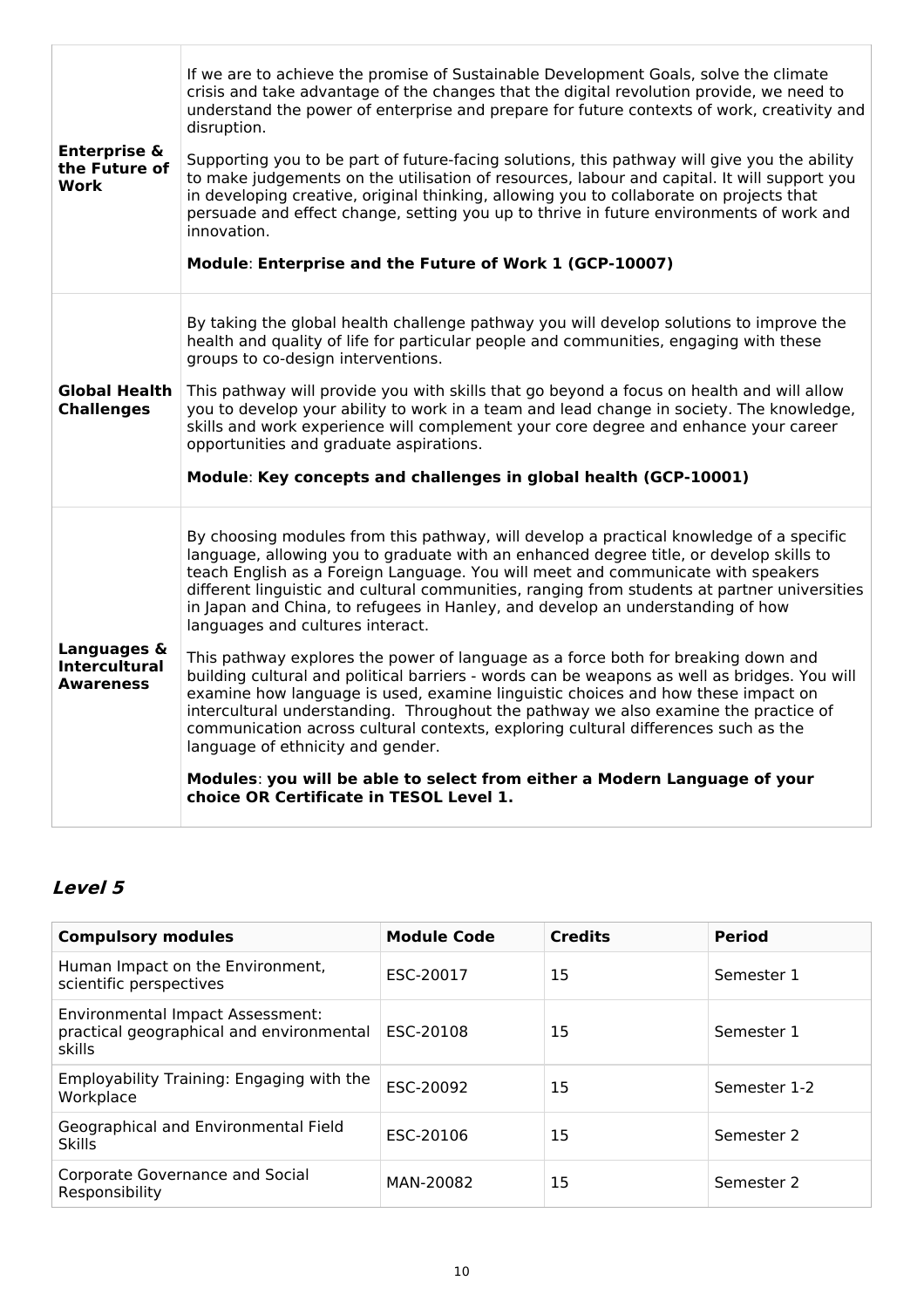| <b>Optional modules</b>                              | <b>Module Code</b> | <b>Credits</b> | <b>Period</b> |
|------------------------------------------------------|--------------------|----------------|---------------|
| Regional Landsystems                                 | ESC-20030          | 15             | Semester 1    |
| Cartography and Geographic Information<br>Science    | ESC-20102          | 15             | Semester 1    |
| Interdisciplinary Perspectives on Wicked<br>Problems | NAT-20007          | 15             | Semester 1-2  |
| Sustainable Chemistry                                | CHE-20032          | 15             | Semester 2    |
| <b>Environmental Analytical Methods</b>              | ESC-20032          | 15             | Semester 2    |
| Geoscience and Society                               | ESC-20037          | 15             | Semester 2    |
| Research and Analytical Skills                       | LSC-20056          | 15             | Semester 2    |
| <b>Biodiversity Crisis</b>                           | LSC-20093          | 15             | Semester 2    |
| Why Policy Changes                                   | PIR-20068          | 15             | Semester 2    |

### **Compulsory field courses at Level 5**

Please note: field course provision may change depending on factors such as staff availability, staff changes, staff expertise, costs,

student numbers, and other factors outside of our control (earthquakes, volcanic eruptions, disease outbreaks etc.). Locations of 'local area' field days change on a year by year basis.

| Module                  | <b>Typical</b><br>period | <b>Field course details</b>                                     |
|-------------------------|--------------------------|-----------------------------------------------------------------|
| ESC-20106 Geographical  | Semester 2,              | Residential field course of typically 6-8 days - past locations |
| and Environmental Field | Easter                   | include options for the Lake District in the UK or the south of |
| <b>Skills</b>           | vacation                 | France.                                                         |

## **Level 6**

| <b>Compulsory modules</b>         | <b>Module Code</b> | <b>Credits</b> | <b>Period</b> |
|-----------------------------------|--------------------|----------------|---------------|
| Clean Technology                  | ESC-30040          | 15             | Semester 1    |
| Dissertation                      | ESC-30047          | 30             | Semester 1-2  |
| <b>Sustainability Consultancy</b> | ESC-30060          | 15             | Semester 1-2  |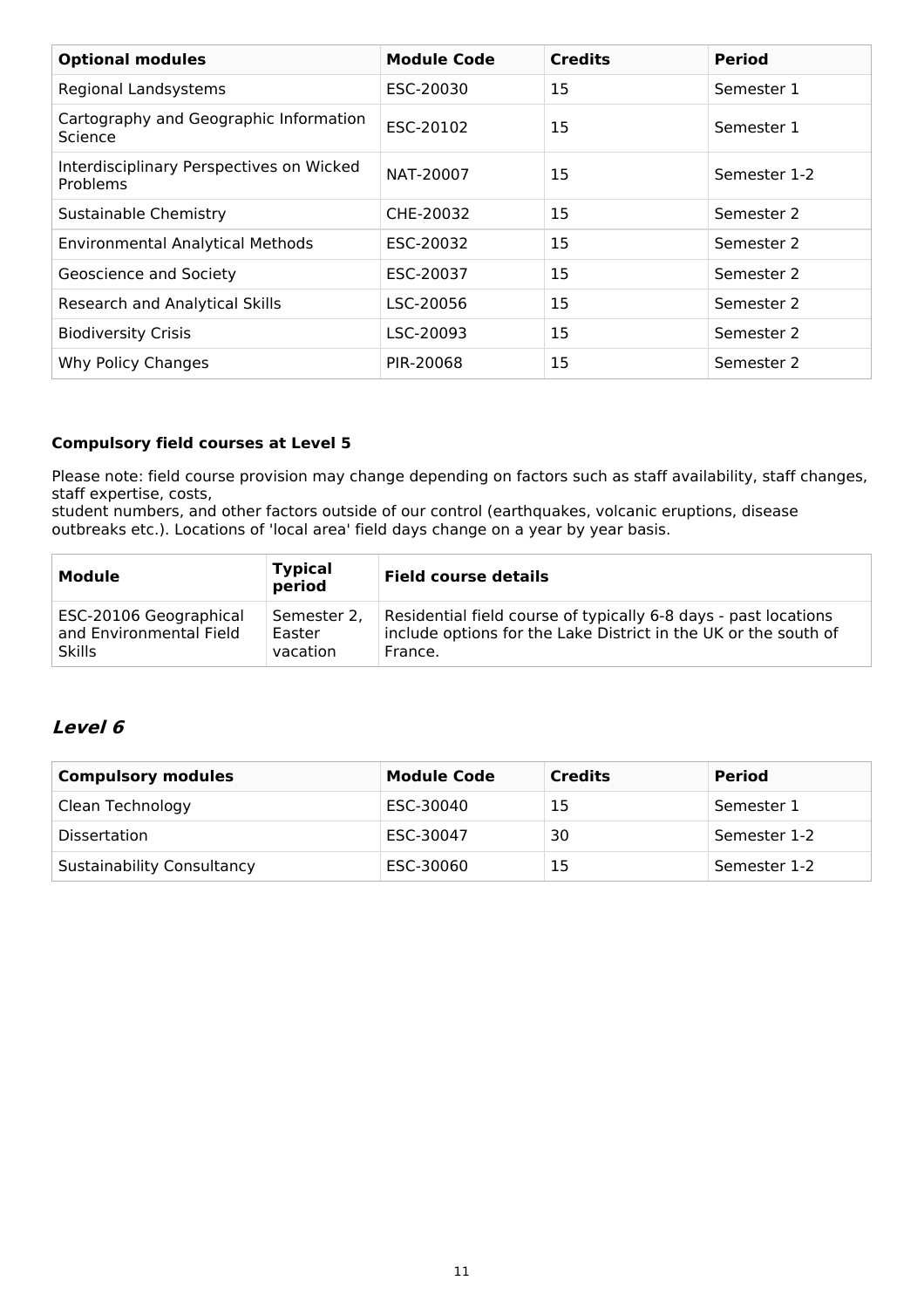| <b>Optional modules</b>                                         | <b>Module Code</b> | <b>Credits</b> | <b>Period</b> |
|-----------------------------------------------------------------|--------------------|----------------|---------------|
| <b>Glaciers and Glacial Geomorphology</b>                       | ESC-30006          | 15             | Semester 1    |
| Natural Hazards                                                 | ESC-30009          | 15             | Semester 1    |
| <b>Global Environmental Change</b>                              | ESC-30018          | 15             | Semester 1    |
| <b>Applied GIS</b>                                              | ESC-30044          | 15             | Semester 1    |
| Ecotoxicology and Risk Assessment                               | ESC-30056          | 15             | Semester 1    |
| Economic Development and<br><b>Environmental Transformation</b> | GEG-30016          | 15             | Semester 1    |
| Animals and Society                                             | GEG-30021          | 15             | Semester 1    |
| <b>Conservation Biology</b>                                     | LSC-30043          | 15             | Semester 1    |
| Insect Ecology and Pest Management                              | LSC-30070          | 15             | Semester 1    |
| <b>Coastal Environments</b>                                     | ESC-30027          | 15             | Semester 2    |
| The Science of Soil                                             | ESC-30058          | 15             | Semester 2    |
| Animal Welfare                                                  | LSC-30072          | 15             | Semester 2    |
| Plant Science and Sustainability                                | LSC-30076          | 15             | Semester 2    |

**Field courses:** any field courses undertaken during the third year will depend on the modules chosen. It should be noted that for many students their Dissertation research is likely to include a significant amount of fieldwork.

## **9. Final and intermediate awards**

Credits required for each level of academic award are as follows:

| <b>Honours</b><br><b>Degree</b>                     | 360<br><b>credits</b> | You will require at least 120 credits at levels 4, 5 and 6<br>You must accumulate at least 270 credits in your main subject (out of 360 credits<br>overall), with at least 90 credits in each of the three years of study*, to graduate with<br>a named single honours degree in this subject.<br>The default award for the Single Honours Environment & Sustainability is a BSc<br>Honours degree. However, students who successfully complete at Level 6 60 credits<br>or more of Social Sciences modules receive a BA Honours degree. The 60 credits can<br>be made up from Education, Human Geography, Politics and Criminology based<br>modules, and may include the 30 credits from the Dissertation if it is of a social<br>science nature.<br>*An exemption applies for students transferring from a Combined Honours<br>programme - see point 3.4 here: https://www.keele.ac.uk/regulations/regulationc3/ |
|-----------------------------------------------------|-----------------------|--------------------------------------------------------------------------------------------------------------------------------------------------------------------------------------------------------------------------------------------------------------------------------------------------------------------------------------------------------------------------------------------------------------------------------------------------------------------------------------------------------------------------------------------------------------------------------------------------------------------------------------------------------------------------------------------------------------------------------------------------------------------------------------------------------------------------------------------------------------------------------------------------------------------|
| <b>Diploma</b><br>in Higher<br><b>Education</b>     | 240<br>credits        | You will require at least 120 credits at level 4 or higher and at least 120 credits at<br>level 5 or higher                                                                                                                                                                                                                                                                                                                                                                                                                                                                                                                                                                                                                                                                                                                                                                                                        |
| <b>Certificate</b><br>in Higher<br><b>Education</b> | 120<br>credits        | You will require at least 120 credits at level 4 or higher                                                                                                                                                                                                                                                                                                                                                                                                                                                                                                                                                                                                                                                                                                                                                                                                                                                         |

**International Year option:** in addition to the above students must pass a module covering the international year in order to graduate with a named degree including the 'international year' wording. Students who do not complete, or fail the international year, will be transferred to the three-year version of the programme.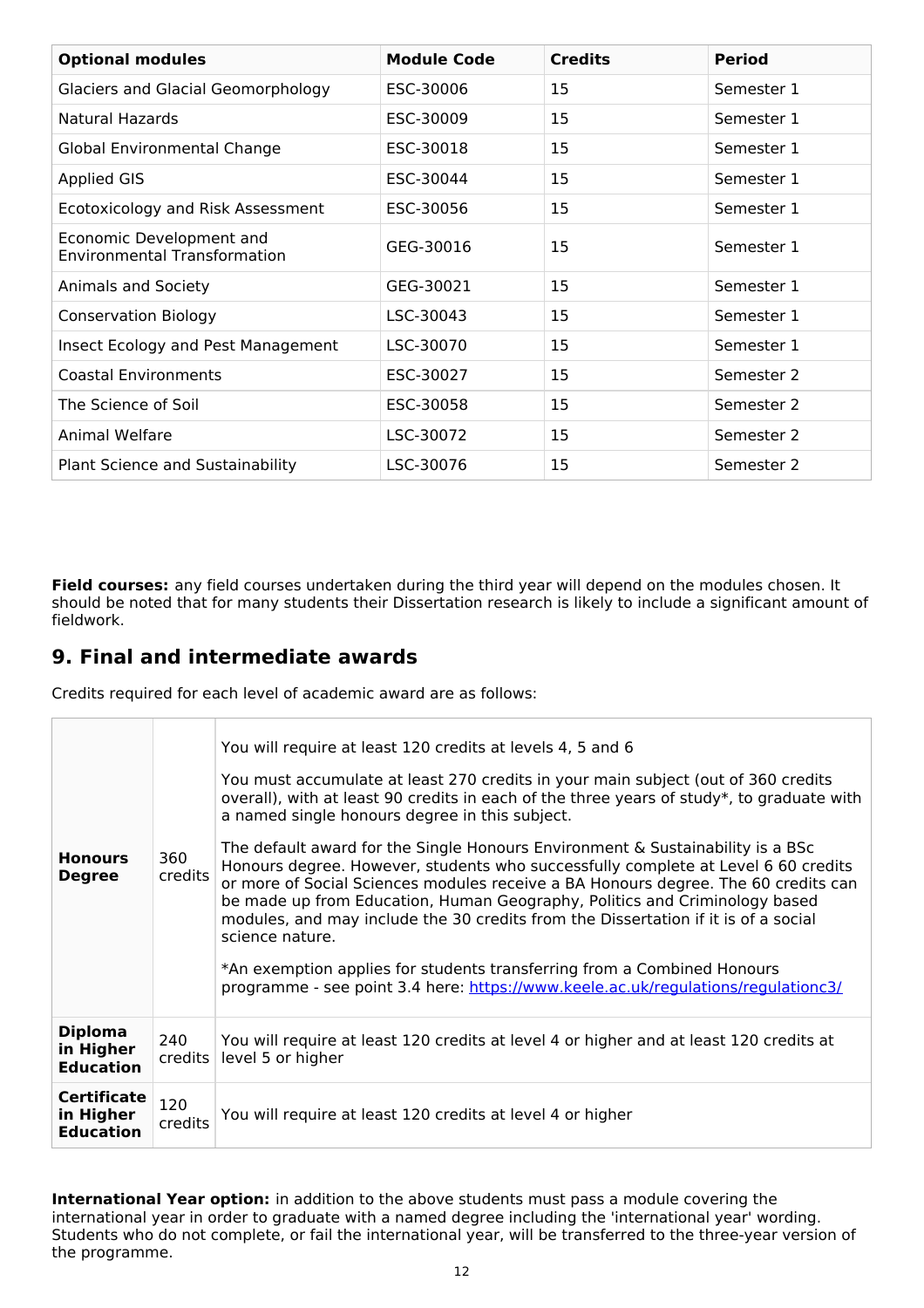**Work Placement Year option:** in addition to the above students must pass a non-credit bearing module covering the work placement year in order to graduate with a named degree including the 'with Work Placement Year' wording. Students who do not complete, or fail the work placement year, will be transferred to the three-year version of the programme.

## **10. How is the Programme Assessed?**

The wide variety of assessment methods used on this programme at Keele reflects the broad range of knowledge and skills that are developed as you progress through the degree programme. Teaching staff pay particular attention to specifying clear assessment criteria and providing timely, regular and constructive feedback that helps to clarify things you did not understand and helps you to improve your performance.

Students experience a wide-range of assessment types throughout the Environment and Sustainability degree programme, the exact combination of assessments and split between coursework and exams is dependent on the option module choices that students make throughout their degree. The range of assessments that students will encounter has been designed to promote engagement with employability skills and subject-specific skills.

The following list is representative of the variety of assessment methods used within Environment and Sustainability:

- **Unseen closed and open book examinations** in different formats test students' knowledge and understanding of the subject. Examinations may consist of essay, short answer and/or multiple choice questions, and paper comprehension.
- **Technical reports** require you to describe the process and progress of a scientific investigation, including engagement with and analysis of scientific data, and present this is a clear and concise format. Some technical reports may require you to make recommendations.
- **Poster presentations:** enable students to develop their communication skills and summarize the  $\bullet$ findings of their research in a clear, concise and professional format. Posters may be presented in the form of a 'conference-style' presentation session whereby students give an oral summary of their work. Posters may be completed in small groups or as individuals.
- **Oral presentations** assess individual students' subject knowledge and understanding. They also test  $\bullet$ their ability to work effectively as members of a team, to communicate what they know orally and visually, and to reflect on these processes as part of their own personal development.
- **Field Course Portfolios** document a range of activities and exercises undertaken in the field, either individually or in small groups.
- **Field Notebooks** allow you to document and record your field-based observations, including the use of field sketching, to enable you to better understand the unfamiliar field environment in which you are working in.
- **Reflective Diaries** enable you to critically reflect on your learning experiences, for example as part of a work placement experience.They are assessed on the quality of this reflection and on their ability to respond constructively to the challenges and difficulties they encounter in the process of their own creative development and learning.
- **Essays** allow you to demonstrate your ability to articulate ideas clearly using argument and reasoning skills and with close reference to the contexts and critical concepts covered in the modules. Essays also develop and demonstrate research and presentation skills (including appropriate scholarly referencing).
- **Laboratory reports** structured proformas and full lab reports are formal summaries of work carried out in the laboratory and test students' understanding of the practical aspects of the programme and develop the skills necessary to enable students to present and analyse their results.
- **Class tests** taken either conventionally or online via the Keele Learning Environment (KLE) assess students' subject knowledge and their ability to apply it in a more structured and focused way.
- **Dissertations** enable students to explore in depth an area of particular interest through a substantial piece of focused research and writing, and test their ability to formulate and answer research questions.
- **Research projects and reports** test student's knowledge of different research methodologies and the limits and provisional nature of knowledge. They also enable students to demonstrate their ability to formulate research questions and to answer them using appropriate methods.
- **Peer assessment:** in some cases students will be involved in marking other students' work, usually with a prescriptive marking guide. This helps students to appreciate where marks are gained and lost and gives them the opportunity to see the common mistakes made by other students.
- **Reviews** of other scholars' work test students' ability to identify and summarise the key points of a text and to evaluate the quality of arguments and the evidence used to support them. In the case of work based on empirical research, reviews also assess students' knowledge of research methodologies and their ability to make critical judgements about the appropriateness of different strategies for collecting and analysing data.
- **Group videos** demonstrate students' ability to present research in a video format, requiring careful consideration of the key material to be included, and how best to effectively communicate a message.Such project also require students to gain experience in working effectively in a group environment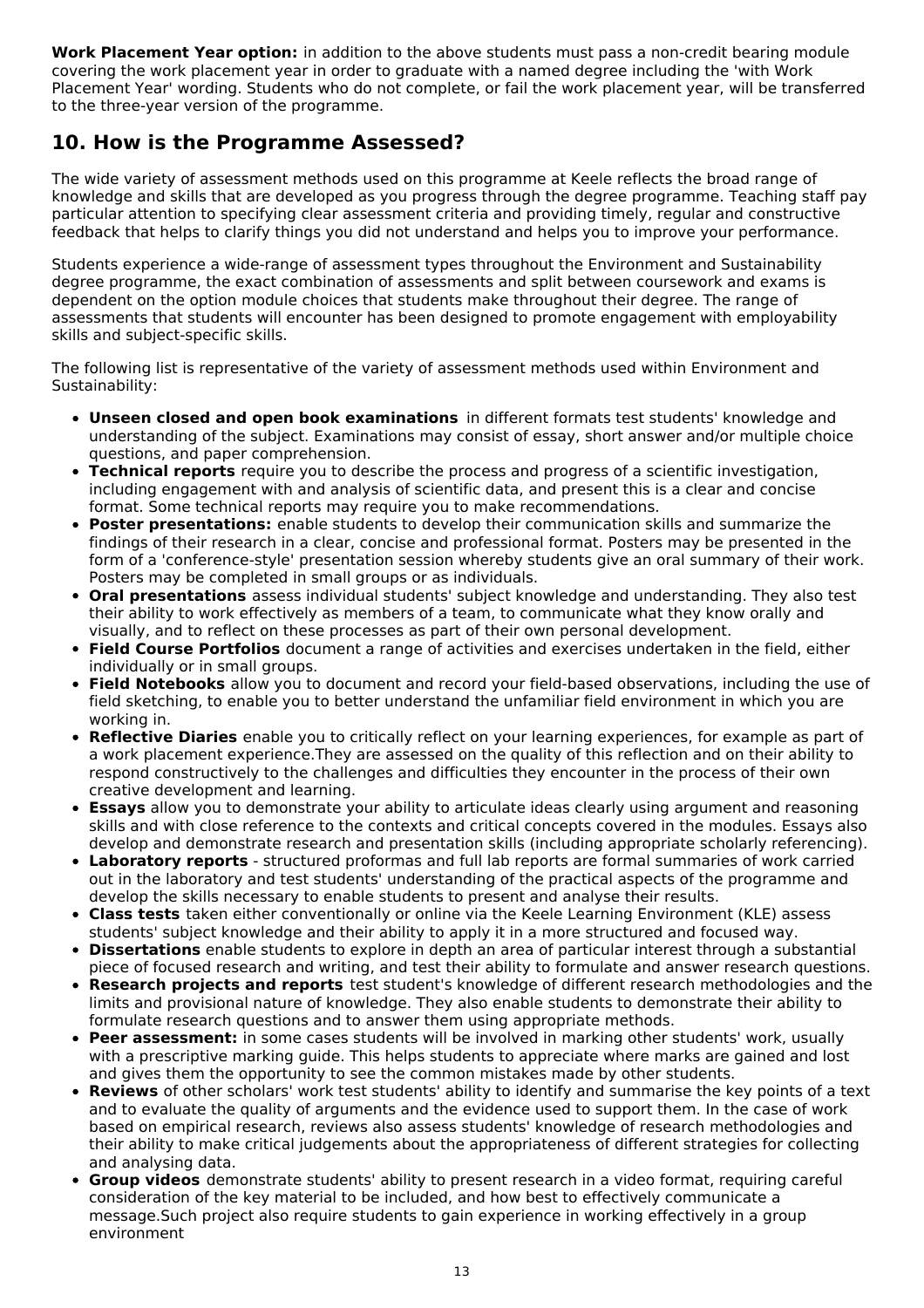Marks are awarded for summative assessments designed to assess your achievement of learning outcomes. You will also be assessed formatively to enable you to monitor your own progress and to assist staff in identifying and addressing any specific learning needs. Feedback, including guidance on how you can improve the quality of your work, is also provided on all summative assessments within three working weeks of submission, unless there are compelling circumstances that make this impossible, and more informally in the course of tutorial and seminar discussions.

## **11. Contact Time and Expected Workload**

This contact time measure is intended to provide you with an indication of the type of activity you are likely to undertake during this programme. The data is compiled based on module choices and learning patterns of students on similar programmes in previous years. Every effort is made to ensure this data is a realistic representation of what you are likely to experience, but changes to programmes, teaching methods and assessment methods mean this data is representative and not specific.

Undergraduate courses at Keele contain an element of module choice; therefore, individual students will experience a different mix of contact time and assessment types dependent upon their own individual choice of modules. The figures below are an example of activities that a student may expect on your chosen course by year stage of study. Contact time includes scheduled activities such as: lecture, seminar, tutorial, project supervision, demonstration, practical classes and labs, supervised time in labs/workshop, fieldwork and external visits. The figures are based on 1,200 hours of student effort each year for full-time students.

### **Activity**

|                     | <b>Scheduled learning and teaching</b><br>activities | <b>Guided independent</b><br><b>Study</b> | <b>Placements</b> |
|---------------------|------------------------------------------------------|-------------------------------------------|-------------------|
| Year 1 (Level<br>4) | 21%                                                  | 79%                                       | 0%                |
| Year 2 (Level<br>5) | 22%                                                  | 78%                                       | 6%                |
| Year 3 (Level<br>6) | 12%                                                  | 88%                                       | 0%                |

## **12. Accreditation**

The Environment and Sustainability programmes are accredited by the Institution of Environmental Science (IES) and by the Institute of Environmental Management and Assessment (IEMA). Successful completion of the programme will assure this accreditation is met allowing students to become Graduate members of the IES upon graduation.

## **13. University Regulations**

The University Regulations form the framework for learning, teaching and assessment and other aspects of the student experience. Further information about the University Regulations can be found at: <http://www.keele.ac.uk/student-agreement/>

If this programme has any exemptions, variations or additions to the University Regulations these will be detailed in an Annex at the end of this document titled 'Programme-specific regulations'.

## **14. Other Learning Opportunities**

### **Study abroad (semester)**

Students on the programme have the potential opportunity to spend a semester abroad in their second year studying at one of Keele's international partner universities.

Exactly which countries are available depends on the student's choice of degree subjects. An indicative list of countries is on the website (<http://www.keele.ac.uk/studyabroad/partneruniversities/>); however this does not guarantee the availability of study in a specific country as this is subject to the University's application process for studying abroad.

No additional tuition fees are payable for a single semester studying abroad but students do have to bear the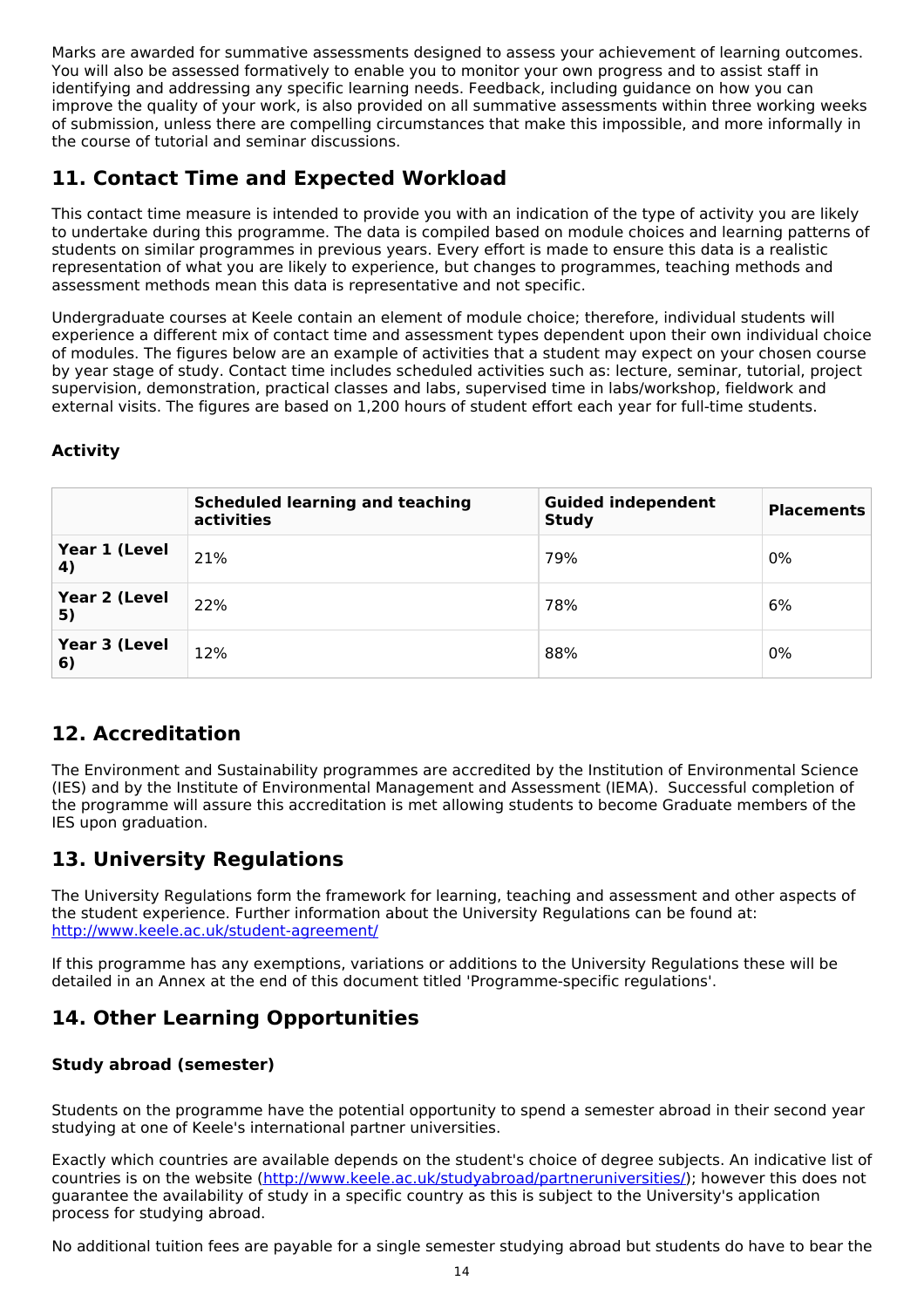costs of travelling to and from their destination university, accommodation, food and personal costs. Depending on the destination they are studying at additional costs may include visas, study permits, residence permits, and compulsory health checks. Students should expect the total costs of studying abroad to be greater than if they study in the UK, information is made available from the Global Education Team throughout the process, as costs will vary depending on destination.

Whilst students are studying abroad any Student Finance eligibility will continue, where applicable students may be eligible for specific travel or disability grants. Students who meet external eligibility criteria may be eligible for grants as part of this programme. Students studying outside of this programme may be eligible for income dependent bursaries at Keele. Students travel on a comprehensive Keele University insurance plan, for which there are currently no additional charges. Some governments and/or universities require additional compulsory health coverage plans; costs for this will be advised during the application process.

### **Study Abroad (International Year)**

A summary of the International Year, which is a potential option for students after completion of year 2 (Level 5), is provided in the Annex for the International Year.

### **Work Placement Year**

A summary of the Work Placement Year, which is a potential option for students after completion of year 2 (Level 5), is provided in the Annex for the Work Placement Year.

#### **Fieldwork**

Fieldwork is an essential part of the training in the field of Environment and Sustainability, providing both the opportunity to acquire and practice field-based skills, to develop skills of observation and recording and to work as effective members of a team.

Keele is ideally located to be able to integrate a large component of field work into its environmental programmes with a wide range of habitats in easy reach. These include the Keele campus itself with its lake system and extensive woodlands, in addition to the mining and industrial heritage of the local area providing ideal opportunities for the study of the impact of these activities on the environment. The field courses in the second year provide the opportunity to investigate environmental science and management issues and environmental change within an unfamiliar environment. Students are also encouraged to make the most of other opportunities for field work with external organisations such as Operation Wallacea, which can form part of students third year independent project work.

## **15. Additional Costs**

#### **Field Course Costs**

All students will do mandatory field courses as part of their degree programme. There is a range of field courses and these are provided at no cost. Independent project work carried out by students for their Dissertation may be associated with additional costs.

The University provides significant financial support for the compulsory fieldwork elements of the degree programme and the costs of travel and accommodation for compulsory field courses are fully paid for by the University up to and including Year 2.

ALL Environment and Sustainability students undertake an independent research project in their final year, which MAY include fieldwork. Students are responsible for organising their own transport and accommodation as well as paying any costs incurred whilst carrying out fieldwork. These costs are extremely variable as they are dependent on where the student carries out their project. Costs are minimal if the project work is undertaken in the students' local area.

**IMPORTANT:** Students are expected to have adequate clothing for field trips. We reserve the right to change the venues of field courses due to both cost and academic considerations. Some field courses are fully or partly catered for. Others are self-catered and students are expected to purchase meals (e.g. lunch and/or evening meal).

#### **Environment and Sustainability Work Placement Costs**

Students will be responsible for organising their own work placement, with the support of the module tutors. This allows students to choose when and where to carry out their work placement, taking into consideration the potential living and travel expenses incurred and the effect on other times available to earn money. Students are encouraged to consider the potential costs incurred in carrying out the work placements at the time of setting these up. Further guidance and support on these considerations is available from the module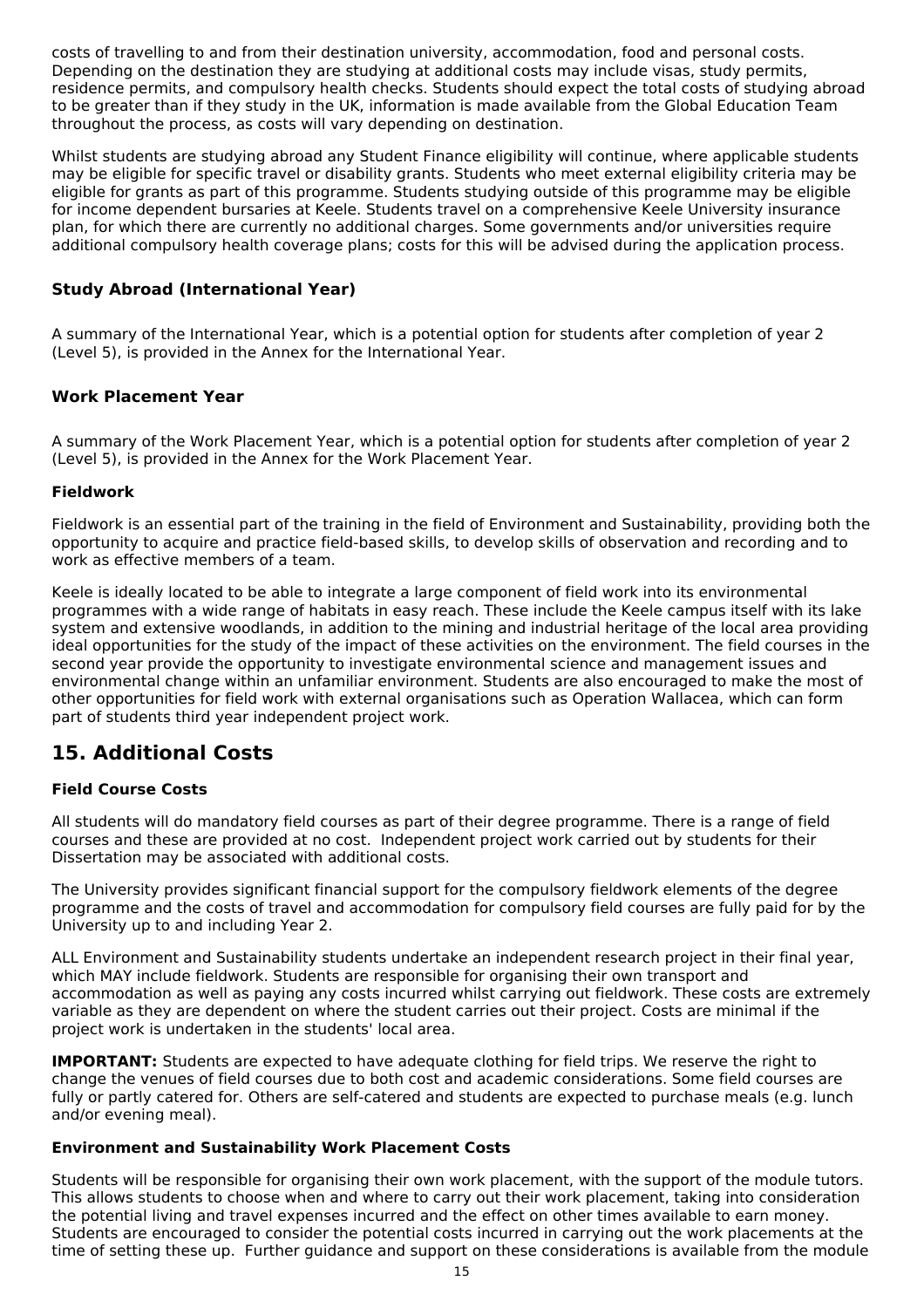tutors.

| <b>Activity</b>                                                | <b>Estimated Cost</b> |
|----------------------------------------------------------------|-----------------------|
| Field courses - compulsory                                     | £0.                   |
| Field courses - optional                                       | £0                    |
| Equipment - waterproof clothing and footwear for field courses | £150                  |
| <b>Total estimated additional costs</b>                        | £150                  |

These costs have been forecast by the University as accurately as possible but may be subject to change as a result of factors outside of our control (for example, increase in costs for external services). Forecast costs are reviewed on an annual basis to ensure they remain representative. Where additional costs are in direct control of the University we will ensure increases do not exceed 5%.

We try to ensure that core text books are supplied by the library in adequate number or are available as Ebooks. However, students may choose to purchase their own copies of books for ease of access.

As to be expected there will be additional costs for inter-library loans and potential overdue library fines, print and graduation. We do not anticipate any further costs for this undergraduate programme.

NB: as detailed in the Programme-specific Regulations Annex, should you be reguired to retake the Introductory Environmental Chemistry module you will be charged additional fees.

## **16. Annex - International Year**

#### **Environment and Sustainability with International Year**

#### **International Year Programme**

Students registered for this Single Honours programme may either be admitted for or apply to transfer during their period of study at Level 5 to the International Year option. Students accepted onto this option will have an extra year of study (the International Year) at an international partner institution after they have completed Year 2 (Level 5) at Keele.

Students who successfully complete both the second year (Level 5) and the International Year will be permitted to progress to Level 6. Students who fail to satisfy the examiners in respect of the International Year will normally revert to the standard programme and progress to Level 6 on that basis. The failure will be recorded on the student's final transcript.

Study at Level 4, Level 5 and Level 6 will be as per the main body of this document. The additional detail contained in this annex will pertain solely to students registered for the International Year option.

#### **International Year Programme Aims**

In addition to the programme aims specified in the main body of this document, the international year programme of study aims to provide students with:

- 1. Personal development as a student and a researcher with an appreciation of the international dimension of their subject
- 2. Experience of a different culture, academically, professionally and socially

#### **Entry Requirements for the International Year**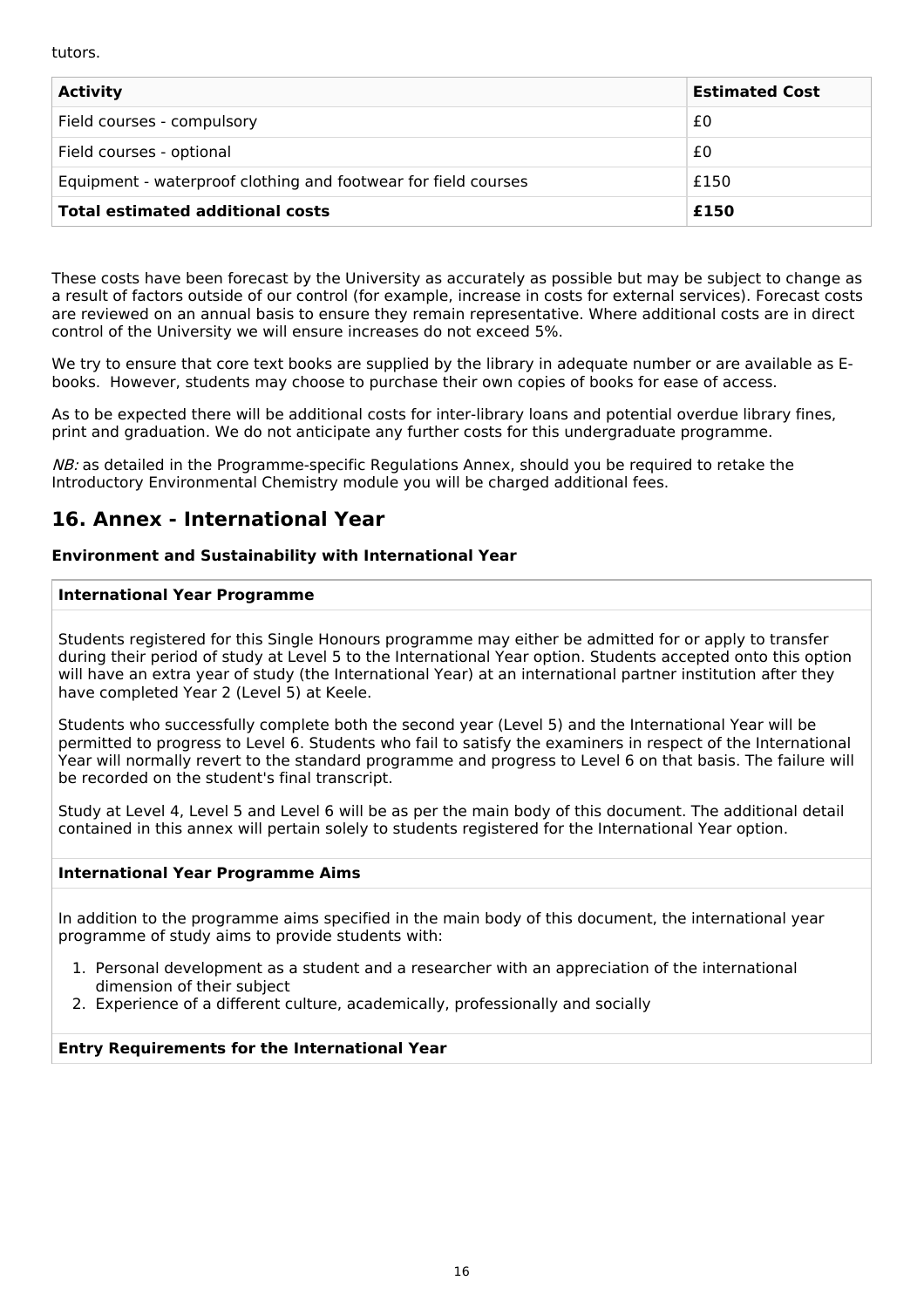Students may apply to the 4-year programme during Level 5. Admission to the International Year is subject to successful application, interview and references from appropriate staff.

The criteria to be applied are:

- Academic Performance (an average of 55% across all modules at Level 5 is required. Students with up to 15 credits of re-assessment who meet the 55% requirement may progress to the International Year. Where no Semester 1 marks have been awarded performance in 1st year marks and ongoing 2nd year assessments are taken into account)
- General Aptitude (to be demonstrated by application for study abroad, interview during the 2nd semester of year 2 (Level 5), and by recommendation of the student's personal tutor, 1st and 2nd year tutors and programme director)

Students may not register for both an International Year and a Placement Year.

#### **Student Support**

Students will be supported whilst on the International Year via the following methods:

- Phone or Skype conversations with Study Abroad tutor, in line with recommended Personal Tutoring meeting points.
- Support from the University's Global Education Team

#### **Learning Outcomes**

In addition to the learning outcomes specified in the main text of the Programme Specification, students who complete a Keele undergraduate programme with International Year will be able to:

- 1. Describe, discuss and reflect upon the cultural and international differences and similarities of different learning environments
- 2. Discuss the benefits and challenges of global citizenship and internationalisation
- 3. Explain how their perspective on their academic discipline has been influenced by locating it within an international setting.
- 4. Apply their experiences abroad to the specific Graduate Attributes associated with their Environmental Science degree programme;
- 5. Integrate, apply and develop fundamental environmental science principles to describe and explain phenomena and solve problems in the context of selected topics within contemporary Environmental Science

These learning outcomes will all be assessed by the submission of a satisfactory individual learning agreement, the successful completion of assessments at the partner institution and the submission of the reflective portfolio element of the international year module.

#### **Regulations**

Students registered for the International Year are subject to the programme-specific regulations (if any) and the University regulations. In addition, during the International Year, the following regulations will apply:

Students undertaking the International Year must complete 120 credits, which must comprise at least 40% in the student's discipline area.

This may impact on your choice of modules to study, for example you will have to choose certain modules to ensure you have the discipline specific credits required.

Students are barred from studying any module with significant overlap to the Level 6 modules they will study on their return. Significant overlap with Level 5 modules previously studied should also be avoided.

#### **Additional costs for the International Year**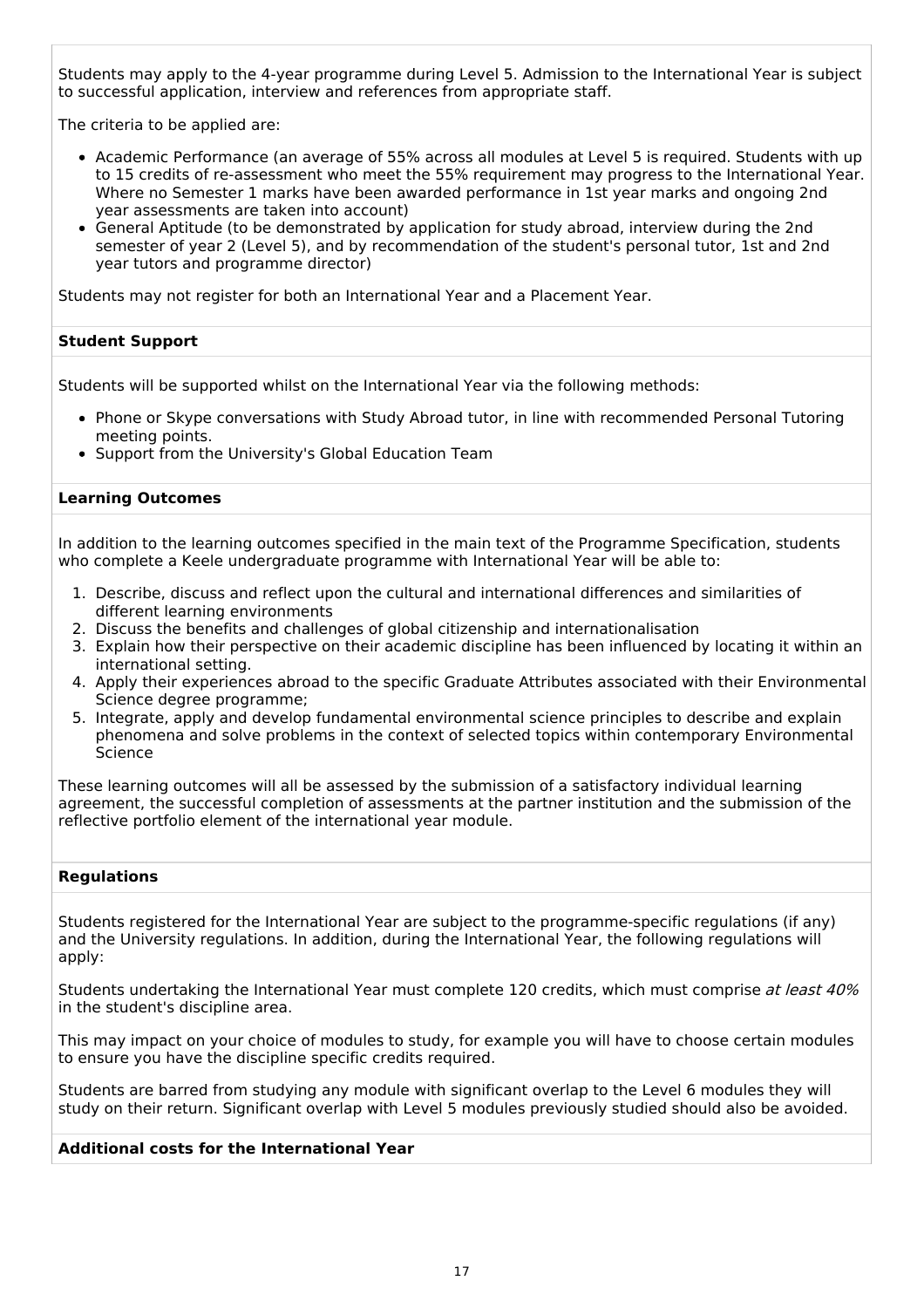Tuition fees for students on the International Year will be charged at 15% of the annual tuition fees for that year of study, as set out in Section 1. The International Year can be included in your Student Finance allocation, to find out more about your personal eligibility see: [www.gov.uk](http://www.gov.uk/)

Students will have to bear the costs of travelling to and from their destination university, accommodation, food and personal costs. Depending on the destination they are studying at additional costs may include visas, study permits, residence permits, and compulsory health checks. Students should expect the total costs of studying abroad be greater than if they study in the UK, information is made available from the Global Education Team throughout the process, as costs will vary depending on destination.

Students who meet external eligibility criteria may be eligible for grants as part of this programme. Students studying outside of this programme may be eligible income dependent bursaries at Keele.

Students travel on a comprehensive Keele University insurance plan, for which there are currently no additional charges. Some Governments and/or universities require additional compulsory health coverage plans; costs for this will be advised during the application process.

## **17. Annex - Work Placement Year**

#### **Environment and Sustainability with Work Placement Year**

#### **Work Placement Year summary**

Students registered for this programme may either be admitted for or apply to transfer during their studies to the 'with Work Placement Year' option (NB: for Combined Honours students the rules relating to the work placement year in the subject where the placement is organised are to be followed). Students accepted onto this programme will have an extra year of study (the Work Placement Year) with a relevant placement provider after they have completed Year 2 (Level 5) at Keele.

Students who successfully complete both the second year (Level 5) and the Work Placement Year will be permitted to progress to Level 6. Students who fail to satisfactorily complete the Work Placement Year will normally revert to the 3-year programme and progress to Level 6 on that basis. The failure will be recorded on the student's final transcript.

Study at Level 4, Level 5 and Level 6 will be as per the main body of this document. The additional detail contained in this annex will pertain solely to students registered for the Work Placement Year option.

#### **Work Placement Year Programme Aims**

In addition to the programme aims specified in the main body of this document, the Work Placement Year aims to provide students with:

- 1. the opportunity to carry out a long-term work-based learning experience
- 2. first-hand experience of the work place environment in a role highly relevant to the degree

#### **Entry Requirements for the Work Placement Year**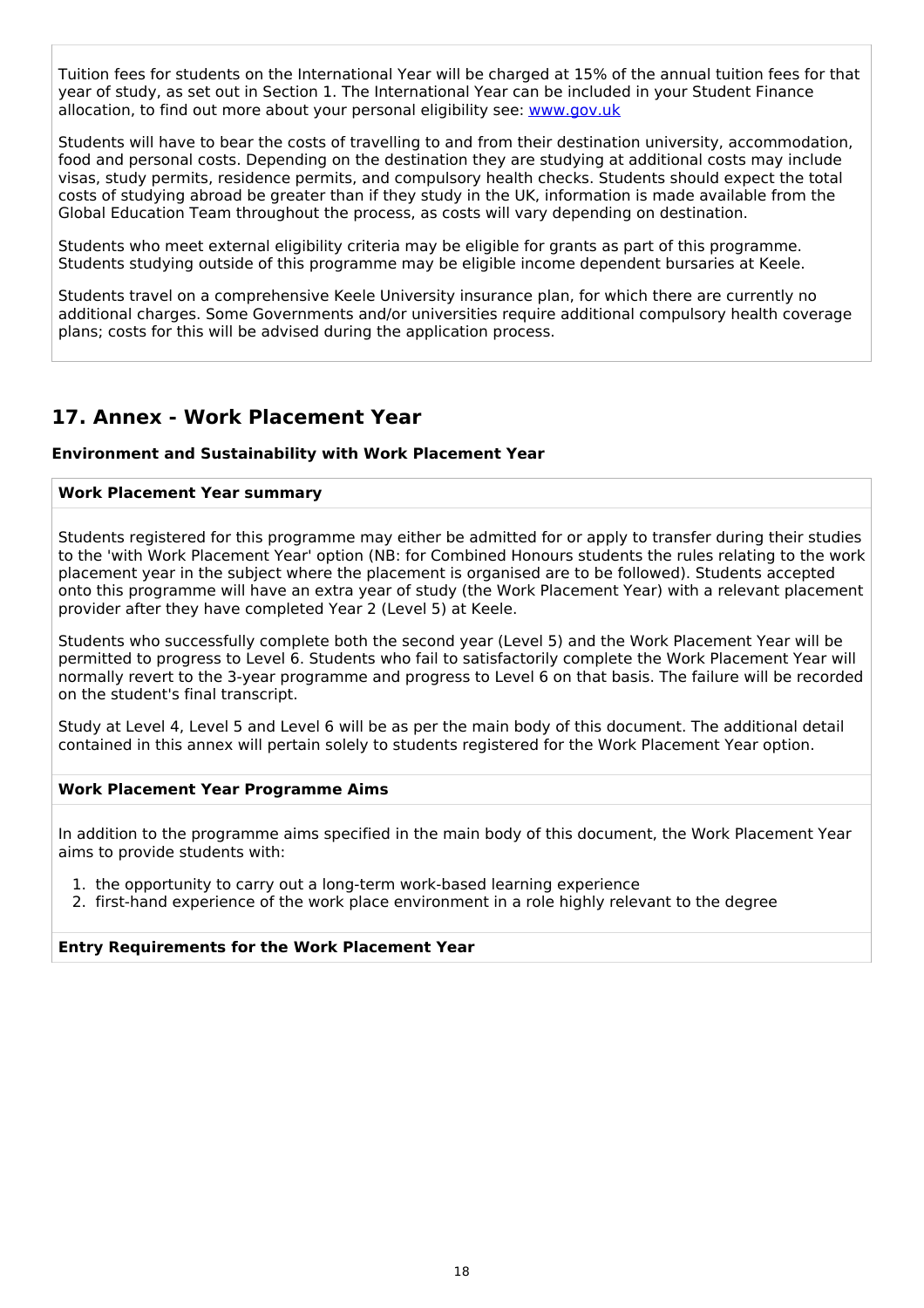Admission to the Work Placement Year is subject to successful application, interview and references from appropriate staff. Students have the opportunity to apply directly for the 4-year 'with work placement year' degree programme, or to transfer onto the 4-year programme at the end of Year-1 and in Year-2 at the end of Semester 1. Students who are initially registered for the 4-year degree programme may transfer onto the 3-year degree programme at any point in time, prior to undertaking the year-long work placement. Students who fail to pass the work placement year, and those who fail to meet the minimum requirements of the work placement year module (minimum 30 weeks full time (1,050 hours), or equivalent, work placement), will be automatically transferred onto the 3-year degree programme.

The criteria to be applied are:

- A good University attendance record and be in 'good academic standing'.
- Passed all Year-1 and Year-2 Semester 1 modules with an overall module average of > 55%
- General Aptitude (to be demonstrated by application(s) to relevant placement providers with prior agreement from the Programme Lead, interview during the 2nd semester of year 2 (Level 5), and by recommendation of the student's personal tutor, 1st and 2nd year tutors and Programme Lead)
- Students undertaking work placements will be expected to complete a Health and Safety checklist prior to commencing their work experience and will be required to satisfy the Health and Safety regulations of the company or organisation at which they are based.
- (International students only) Due to visa requirements, it is not possible for international students who require a Tier 4 Visa to apply for direct entry onto the 4-year with Work Placement Year degree programme. Students wishing to transfer onto this programme should discuss this with student support, the academic tutor for the work placement year, and the Programme Lead. Students should be aware that there are visa implications for this transfer, and it is the student's responsibility to complete any and all necessary processes to be eligible for this programme. There may be additional costs, including applying for a new Visa from outside of the UK for international students associated with a transfer to the work placement programme.

Students may not register for both an International Year and a Work Placement Year.

#### **Student Support**

Students will be supported whilst on the Work Placement Year via the following methods:

- Regular contact between the student and a named member of staff who will be assigned to the student as their University supervisor. The University supervisor will be in regular contact with the student throughout the year, and be on hand to provide advice (pastoral or academic) and liaise with the Placement supervisor on the student's behalf if required.
- Two formal contacts with the student during the placement year: the University supervisor will visit the student in their placement organization at around the 5 weeks afters placement has commenced, and then visit again (or conduct a telephone/video call tutorial) at around 15 weeks into the placement.
- Weekly supervision sessions will take place with the placement supervisor (or his/her nominee) throughout the duration of the placement.

#### **Learning Outcomes**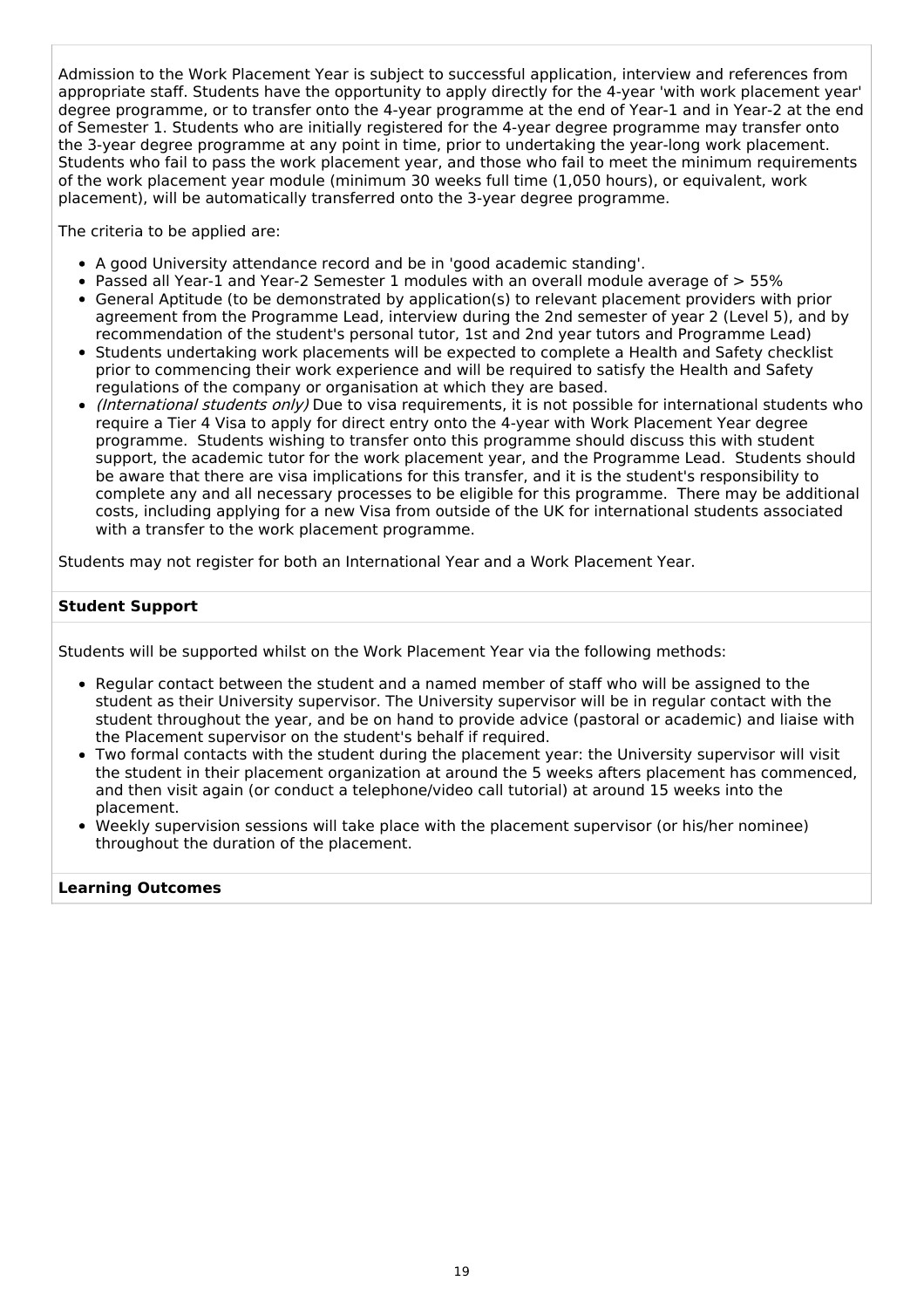In addition to the learning outcomes specified in the main text of the Programme Specification, students who complete the 'with Work Placement Year' option will be able to:

- 1. Critically evaluate their learning from the work placement.
- 2. Explain how the professional environmental sector operates and what skills are needed to develop a career within it.
- 3. Apply academic theory learnt as part of the taught degree to real situations in the work place.

These learning outcomes will be assessed through the non-credit bearing Work Placement Year module (ESC-30042) which involves:

- 1. 10 hours of scheduled learning and teaching activities comprising workshops covering: CV and cover letter production, finding a placement, personal skills audits, internship/placement preparation, and pre-departure briefing including completion of necessary paperwork.
- 2. Mid-Placement Portfolio completion (a strength, weaknesses, opportunities and threats (SWOT) selfanalysis; a personal action plan aimed at strengthening employability skills; and a performance report from the placement host).
- 3. End of placement Portfolio (a reflective diary of the placement experience; and a final performance report from the placement host).

#### **Regulations**

Students registered for the 'with Work Placement Year' option are subject to programme-specific regulations (if any) and the University regulations. In addition, during the Work Placement Year, the following regulations will apply:

- Students undertaking the Work Placement Year must successfully complete the zero-credit rated 'Work Placement Year' module (ESC-30042)
- In order to ensure a high quality placement experience, each placement agency will sign up to a placement contract (analogous to a service level agreement).
- Once a student has been accepted by a placement organisation, the student will make a preplacement visit and a member of staff identified within the placement contract will be assigned as the placement supervisor. The placement supervisor will be responsible for ensuring that the placement experience meets the agreed contract agreed with the University.
- The placement student will also sign up an agreement outlining his/her responsibilities in relation to the requirements of each organisation.

Students will be expected to behave professionally in terms of:

(i) conforming to the work practices of the organisation; and

(ii) remembering that they are representatives of the University and their actions will reflect on the School and have an impact on that organisation's willingness (or otherwise) to remain engaged with the placement.

#### **Additional costs for the Work Placement Year**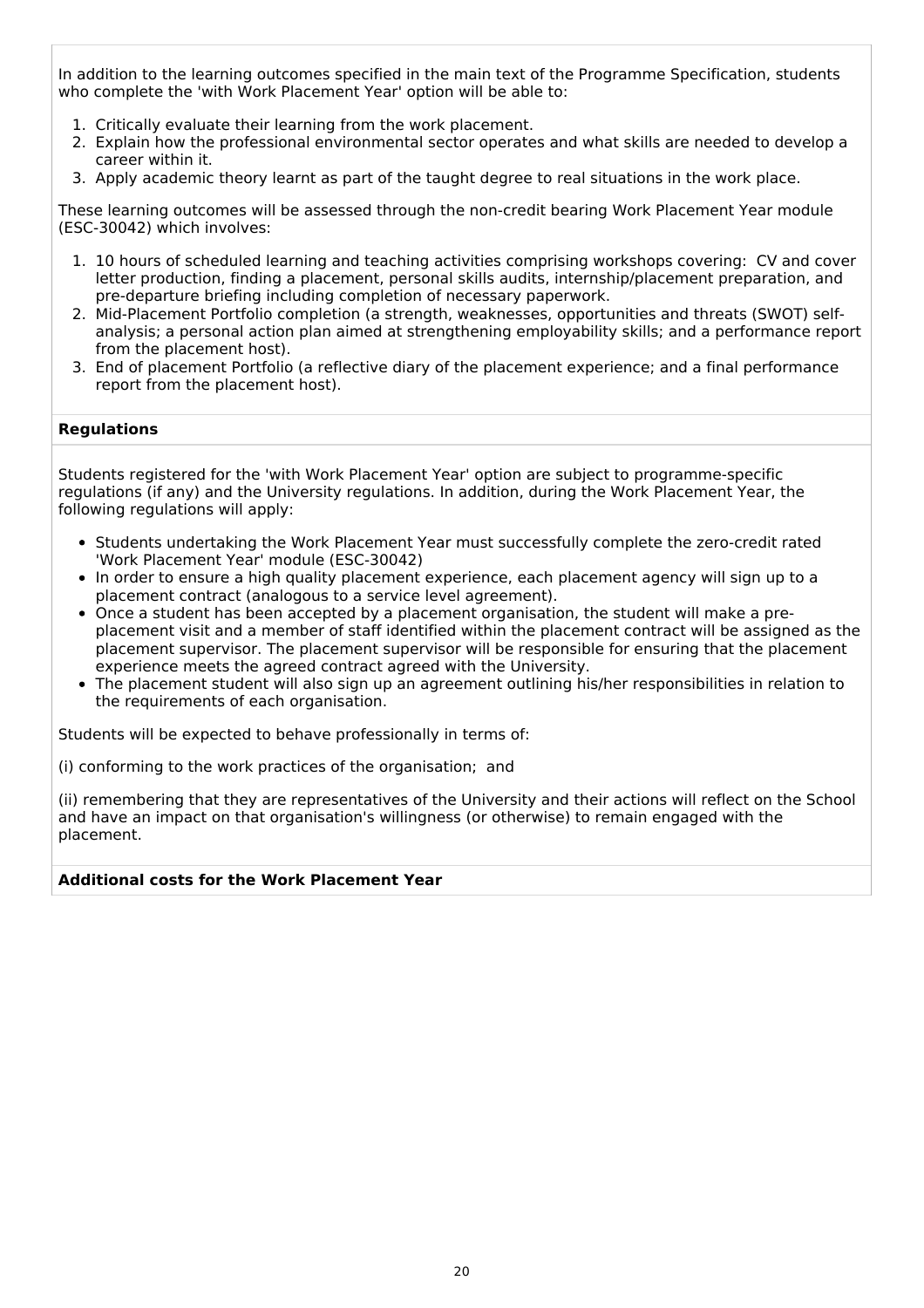Tuition fees for students on the Work Placement Year will be charged at 20% of the annual tuition fees for that year of study, as set out in Section 1. The Work Placement Year can be included in your Student Finance allocation; to find out more about your personal eligibility see: [www.gov.uk](http://www.gov.uk/)

Students will have to bear the costs of travelling to and from their placement provider, accommodation, food and personal costs. Depending on the placement provider additional costs may include parking permits, travel and transport, suitable clothing, DBS checks, and compulsory health checks.

A small stipend may be available to students from the placement provider during the placement but this will need to be explored on a placement-by-placement basis as some organisations, such as charities, may not have any extra money available. Students should budget with the assumption that their placement will be unpaid.

Eligibility for student finance will depend on the type of placement and whether it is paid or not. If it is paid, this is likely to affect student finance eligibility, however if it is voluntary and therefore unpaid, should not affect student finance eligibility. Students are required to confirm eligibility with their student finance provider.

International students who require a Tier 4 visa should check with the Immigration Compliance team prior to commencing any type of paid placement to ensure that they are not contravening their visa requirements.

## **18. Annex - Programme-specific regulations**

| <b>Programme Regulations: Environment and Sustainability</b> |  |  |  |  |
|--------------------------------------------------------------|--|--|--|--|
|--------------------------------------------------------------|--|--|--|--|

| <b>Final Award and Award</b><br><b>Titles</b> | BSc (Hons) Environment and Sustainability<br>BSc (Hons) Environment and Sustainability with International Year (see Annex<br>A for details)<br>BSc (Hons) Environment and Sustainability with Work Placement Year (see<br>Annex B for details) |
|-----------------------------------------------|------------------------------------------------------------------------------------------------------------------------------------------------------------------------------------------------------------------------------------------------|
| <b>Intermediate Award(s)</b>                  | Diploma in Higher Education<br>Certificate in Higher Education                                                                                                                                                                                 |
| <b>Last modified</b>                          | July 2019                                                                                                                                                                                                                                      |
| <b>Programme</b><br><b>Specification</b>      | https://www.keele.ac.uk/ga/programmespecifications                                                                                                                                                                                             |

The University's Academic Regulations which can be found on the Keele University website [\(https://www.keele.ac.uk/regulations/](https://www.keele.ac.uk/regulations/)[\)\[1\]](https://scims-api.keele.ac.uk/#_ftn1) apply to and regulate the programme, other than in instances where the specific programme regulations listed below over-ride them. These programme regulations list:

- *Exemptions* which are characterised by the omission of the relevant regulation.
- Variations which are characterised by the replacement of part of the regulation with alternative wording.
- Additional Requirements which set out what additional rules that apply to students in relation to this programme.

The following **exemptions, variations** and **additional requirements** to the University regulations have been checked by Academic Services and have been approved by the Faculty Education Committee.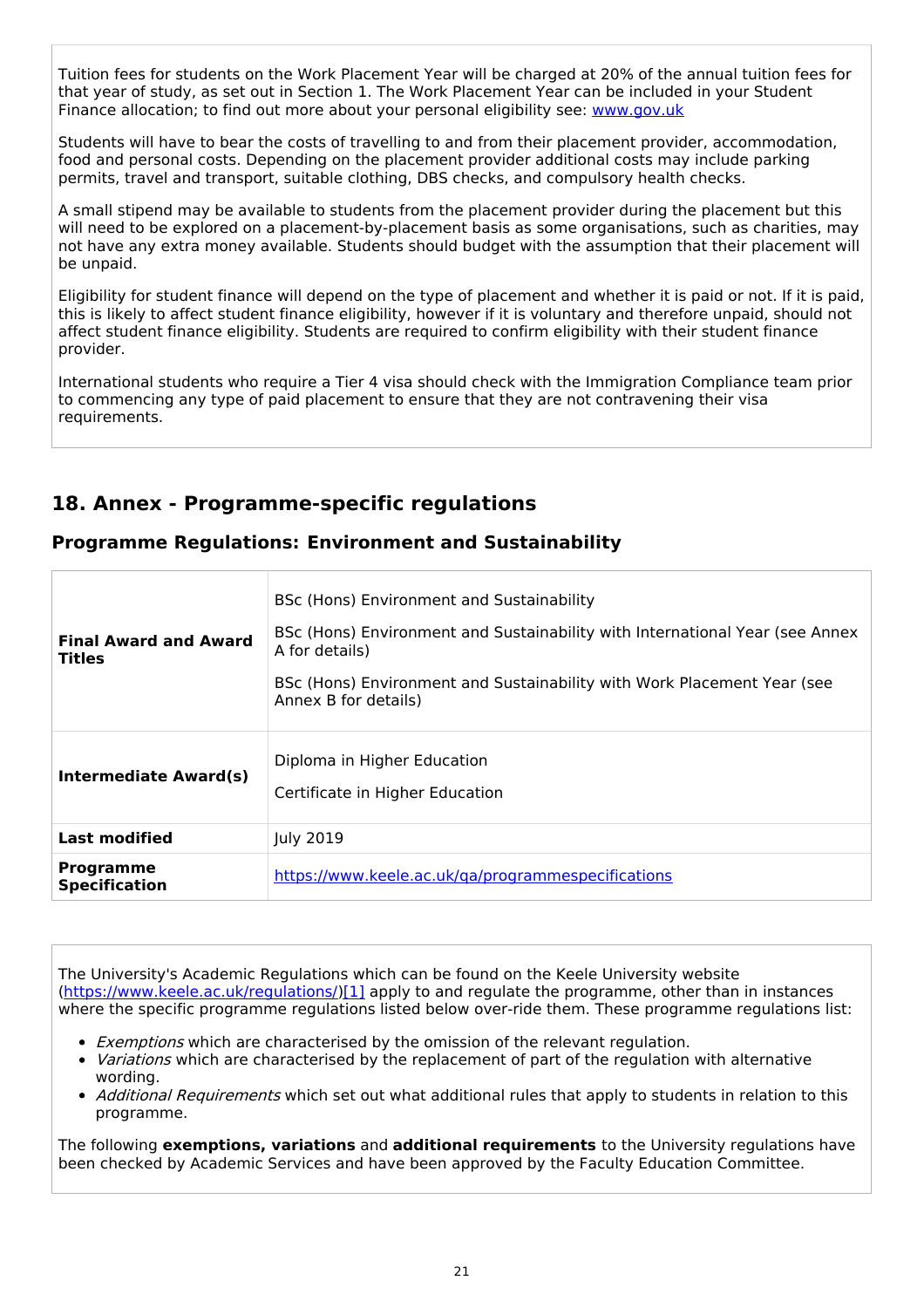### **A) EXEMPTIONS**

The clause(s) listed below describe where an exemption from the University's Academic Regulations exists:

For the whole duration of their studies, students on this Programme are exempt from the following regulations:

#### **No exemptions apply.**

### **B) VARIATIONS**

The clause(s) listed below describe where a variation from the University's Academic Regulations exists:

#### **Variation 1: Re-assessment and alternative assessment of missed work**

This programme varies from Regulation C3 12.1.

Reassessment, or alternative work to replace a missed assessment supported by exceptional circumstances, may sometimes take a different form from the original assessment where it is not feasible to recreate the original circumstances of assessment, for example in the case of fieldwork, group work or peer-assessed activities. Appropriate alternative assessments may be substituted in these situations. Where fieldwork is missed and supported by exceptional circumstances where appropriate students may be given the option of taking the field course the following year or completing alternative assessment.

#### **Additional Requirements**

The programme requirements listed below are in addition to the University's Academic Regulations:

#### **Additional requirement 1: Attendance Requirements**

Students are required to attend all practical classes, tutorials, seminars, field courses and lectures. Attendance at all these sessions is monitored and checked by the academic support staff. Any absences due to exceptional circumstances should be notified as soon as possible to the School Office who will then pass on this information to tutors, as necessary. Any exceptional circumstances must be notified using the appropriate form following University regulations.Students who display a poor attendance record for no good reason are likely to be subject to disciplinary action.In addition, when taking modules from subjects other than those in the School of Geography, Geology and the Environment students must inform themselves of, and abide by, any additional attendance and notification requirements of that particular School.

Self-certification of illness as a reason for absence from compulsory classes will be accepted for no more than three occasions per Semester. Any subsequent absence for reasons of illness must be accompanied by a doctor's note.

Individual modules within the Environmental Science programmes have specific attendance regulations:

#### **Life Science (LSC) module attendance**

Attendance at practical classes, tutorials and seminars is compulsory in the School of Life Sciences. Registers will be taken at all compulsory sessions. It is the student's responsibility to ensure that they are recorded on the register as present. The office should be contacted by telephone on (01782) 733028 or (01782) 733677 or by e-mail at lifesci-office@keele.ac.uk as soon as possible to report an absence.

Failure to attend one compulsory session without good cause will result in an informal warning letter from the year tutor. Failure to attend any subsequent sessions without good cause will lead to the issuing of a formal warning from the Head of School. A maximum of two formal warnings will be issued and a fourth absence will result in a 3rd and final warning from the Director of Academic Services, which could result in the requirement to **withdraw** from the University.

The following School (Life Sciences) regulations will also apply:

- A student who is absent without good cause from 50% or more of the compulsory sessions in any module may be deemed to have failed the module.
- Self-certification of illness as a reason for absence from compulsory classes will be accepted for no more than two classes per module. Any subsequent absence for reasons of illness must be accompanied by a doctor's note.

#### **Chemical Science (CHE) module attendance**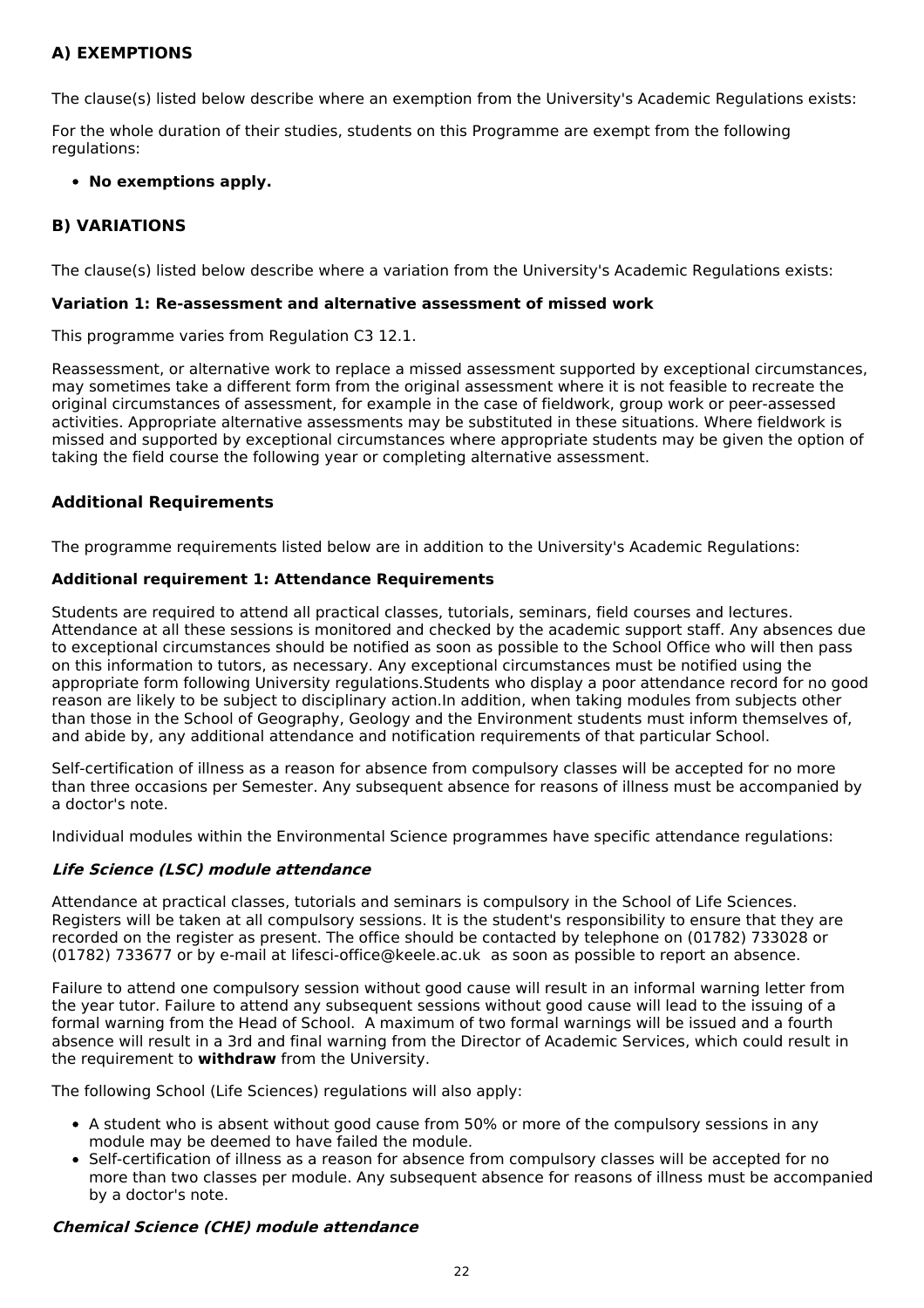#### **You cannot pass Introductory Environmental Chemistry unless you gain a mark of at least 40% for the practical component of the module.**

Unsatisfactory attendance will result in automatic failure of the module. Students who fail Introductory Environmental Chemistry will need to re-take the module the following academic year and will be **charged additional fees** to do so. You must arrive in good time for the commencement of laboratory sessions and may only leave prior to the end time with the express permission of the academic staff member in charge of the laboratory.

### **Additional requirement 2: Regulations governing fieldwork**

Students are expected to read the online Safety Handbook for the School of Geography, Geology and the Environment at registration in Year 1. Students are required to sign an agreement that they have read the Safety Handbook, and that they will abide by the rules and regulations governing the efficient working, safety and welfare of all members both within the School and in the field

Students are required to follow all instructions provided by course staff within the Safety and Field Course Handbooks and in person in the field.This includes instructions given be postgraduate demonstrators. Students must make staff aware of any pre-existing medical conditions or other issues that may be relevant to field course safety prior to attending the field course.

Students, who by thoughtless actions or rowdy behaviour put the course, other students and the reputation of the University in jeopardy, will be immediately sent home to face disciplinary procedures by the University. Additionally, they will be required to attend the next scheduled field course as a re-assessment and at their own expense. Examples of serious misconduct include: wilful damage to property, injury to persons, ingestion of alcohol or illegal substances in the field so as to endanger themselves or other members of the course, improper use of safety equipment and/or failure to attend commitments.

#### **Additional requirement 3: Form and submission of in-course assessments**

The form and submission of coursework are determined by module leaders and announced in module documentation. Unless otherwise stated, work should be word processed. Students must familiarise themselves with the module documentation for information about how specific coursework assessments should be submitted. When taking modules from subjects other than those from within Geography, Geology and the Environment, students must inform themselves of, and abide by, the assessment and submission requirements of that School.

In the absence of agreed exceptional circumstances, work submitted late but within one week of the deadline will be marked to a maximum of 40%. Work submitted more than one week late will be given a mark of zero. Requests for extensions to deadlines should be made to the relevant module tutor and the Programme Director in advance of the coursework deadline using the University's exceptional circumstances online system.

Marks indicated on returned work are provisional and subject to change until ratified by the appropriate examination board. Although marked assignments are returned to students to provide feedback, any work that counts towards the final degree result has to be made available for consultation by the External Examiner at the end of the programme. Students must be in a position to be able to resubmit work in good condition when required by the School.

### **Additional requirement 4: Field work expenses**

Fieldwork is a compulsory part of the Environmental Science degree programme and forms components of assessed modules. The University provides significant financial support for the compulsory fieldwork elements of the degree programme and the costs of travel and accommodation for compulsory field courses are fully paid for by the University up to and including Year 2.

ALL Environmental Science students undertake an independent research project in their final year, which MAY include fieldwork. Students are responsible for organising their own transport and accommodation as well as paying any costs incurred whilst carrying out fieldwork. These costs are extremely variable as they are dependent on where the student carries out their project. Costs are minimal if the project work is undertaken in the students' local area.

### **Additional requirement 5: Requirements governing Study Abroad**

Students spending a semester abroad in year two must agree a programme of study with the Study Abroad tutor before they leave, and must agree any changes that become necessary. They should study an equivalent number of credits to that which they would have studied at Keele. They must submit a portfolio of work on their return. Marks will be converted into their Keele equivalents according to the agreement between Keele and the partner universities.